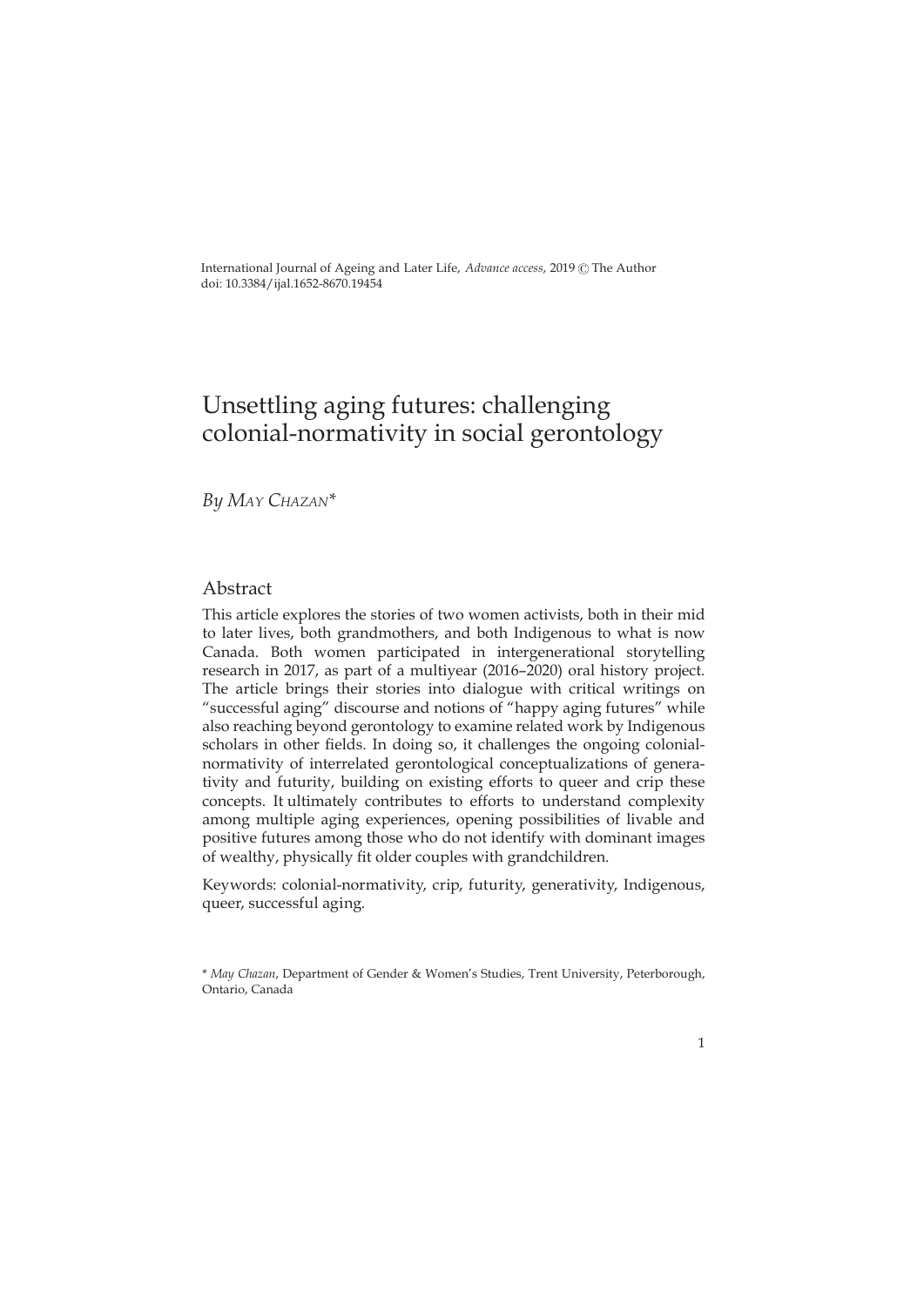"I want to welcome laughter into the room. She is very powerful. She brings us together and sustains us into the future." (Elder Audrey Kewaquom-Caskanette, research interview, 2017)

"That moment when I realized I am an ancestor – that was when I understood what sustains me, my work. What I do matters for seven generations to come. That moment was a game-changer." (Tasha Beeds, research interview, 2017)

This article foregrounds the stories of two Indigenous women activists: Elder Audrey Kewaquom-Caskanette and Tasha Beeds, both in their mid to later lives, and both grandmothers. Elder Caskanette introduces herself as Anishinaabek from Saugeen on the Bruce Peninsula (in what is now Ontario, Canada). Beeds introduces herself as Nehiyaw (Cree), of the Bear Clan, from Treaty 6 territory (in what is now Saskatchewan, Canada). Both women participated in intergenerational storytelling research, which I facilitated at Trent University in Nogojiwanong<sup>1</sup> (Peterborough, Ontario) in 2017, as part of a multiyear (2016–2020) oral history project. In this article, I bring their stories into dialogue with critical social gerontological writings on aging futures while also reaching beyond scholarship on aging to examine related work by Indigenous scholars in other fields, to explore how close listening to Indigenous perspectives might challenge and extend the interrelated concepts of generativity and futurity as these are typically understood within gerontology.

I build conceptually on Sandberg's and Marshall's (2017) project of queering/cripping<sup>2</sup> aging futures, which is rooted in a critique of

 $2$  By 'queering,' I am referring to an analysis that aims to critically interrogate the workings of hetero- and cis-normativity, drawing on what is widely known as 'queer theory.' The use of the word 'queer' is a reclamation of a derogatory slur, recognizing the existence of queer cultures and identities, as well as the knowledge contributions and epistemological interventions offered by people occupying multiple, nonnormative subject positions with respect to gender and sexuality. By 'cripping,' I am referring to an analysis that similarly interrogates the workings of ableism and norms that privilege able-bodiedness/able-mindedness, drawing on critical disability perspectives and what is known as 'crip theory.' Like 'queer,' the use



 $^1$  Nogojiwanong in Anishinaabemowin means "the place at the foot of the rapids." This is the original name for the region 150 km northeast of the major urban centre of Toronto; it contains the midsized city of Peterborough. This territory is governed by colonial treaties, Treaty 20 and the Williams Treaties, although these treaty relationships have repeatedly been violated by settlers (non-Indigenous people), corporations, and colonial governments (Gidigaa Migizi (Williams) 2018; Taylor & Dokis 2015).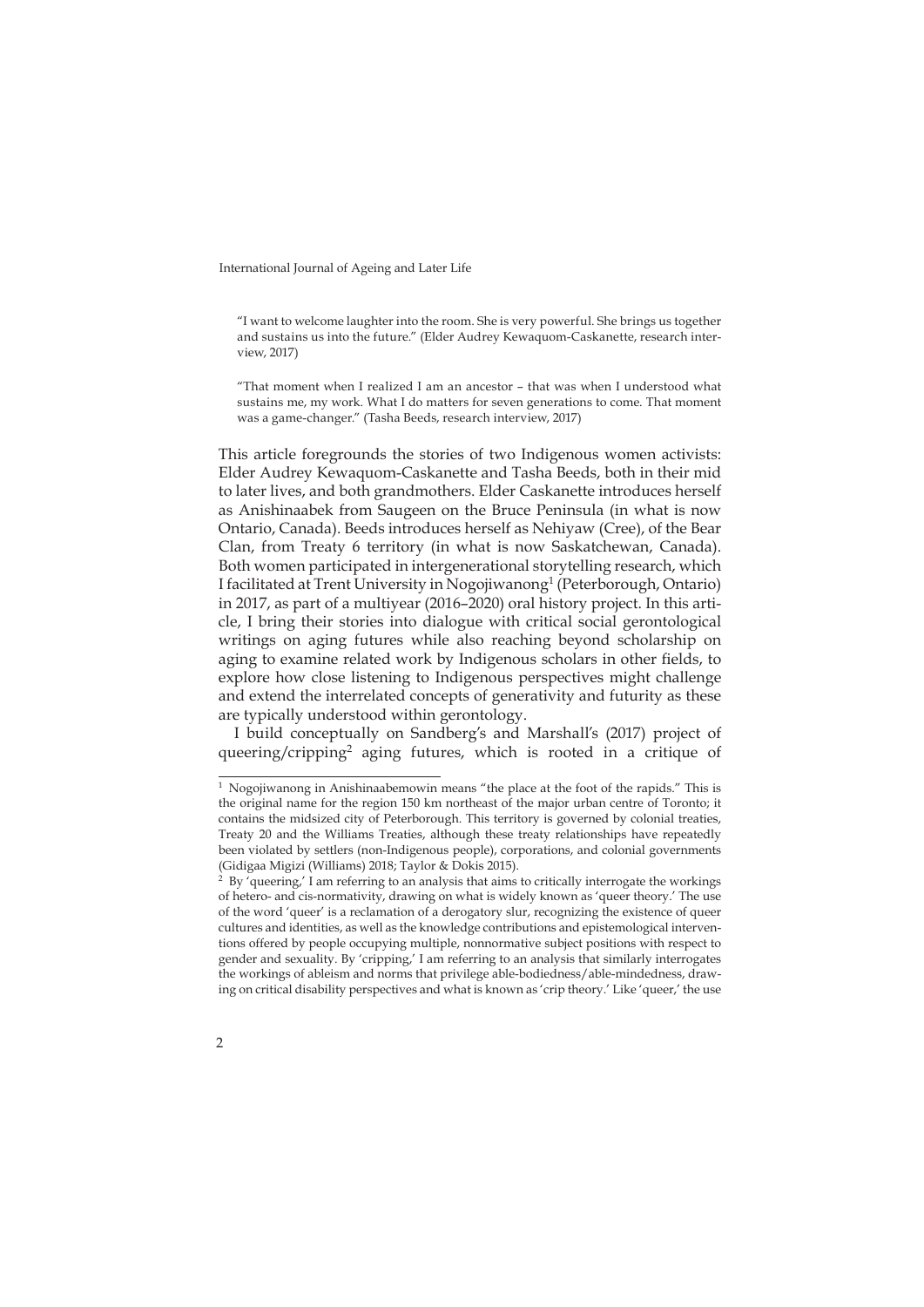dominant "successful aging" discourse.<sup>3</sup> Central to their argument is that "successful aging is not just about what one does in the here and now, but contains an imperative for the future – an association of aging with *possible* futures" (Sandberg & Marshall 2017: 3). Their project of queering and cripping seeks to disrupt simplistic narratives of "happy aging futures," which are shaped by the intertwining of compulsory heteronormativity and compulsory able-bodiedness and able-mindedness,<sup>4</sup> as represented by widely circulated images of affluent, physically fit, hetero (and I would add white) couples, leisurely interacting with their grandchildren. It calls into question the ways that "expectations of a good later life and happy aging futures adhere to some bodies and subjectivities over others" (Sandberg & Marshall 2017: 2).

At the core of their critique is that successful aging discourse presumes that success in later life depends on a particular conception of generativity as an individual's connection to future life.<sup>5</sup> The assumed corollary in this socially constructed success–failure binary is that a lack of generativity is a sign of failed aging, with the result being a lack of possible futurity. Specifically, Sandberg and Marshall critique this notion of generativity

of the word 'crip' is a reclamation of the derogatory word 'cripple,' recognizing and valuing the existence and contributions of crip cultures and identities. Both queer and crip theories seek to challenge objectifying gazes turned upon people occupying nonnormative subject positions within dominant systems of power, and both critically investigate power systems as intersecting and overlapping (i.e. recognizing that heteronormativity/ableism interact with each other and with patriarchy, capitalism, white supremacy, colonialism, and so on, to create multiple subject positions and diverse experiences privilege and oppression). See Kafer (2013) for further discussion.

<sup>&</sup>lt;sup>3</sup> Sandberg and Marshall (2017) provide an excellent review of literature that critiques "successful aging" discourse and related discourses of active and healthy aging. See also The Gerontologist 2014 (Vol. 55, Issue 1), which focuses on related critique and commentary.

<sup>4</sup> See also Kafer (2013) on the ways in which compulsory heteronormativity and compulsory able-bodiedness/able-mindedness intertwine.

<sup>5</sup> Hostetler (2009) offers a detailed review of generativity, tracing the concept back to Erikson's (1963) work, which popularized it as "establishing and guiding the next generation" and/or investing in projects that "outlive the self," anchoring the individual lifecourse in linear conceptions of both lifetime and sociohistorical time. In the project of queering generativity, Hostetler articulates definitions of "gay generativity" within and outside of the normative frame, suggesting that generativity, defined as "an individual's link to the future," has yet to be commonly applied to conceptions of LGBTQ2IA+ aging because it remains deeply rooted in heteronormative familial and reproductive narratives.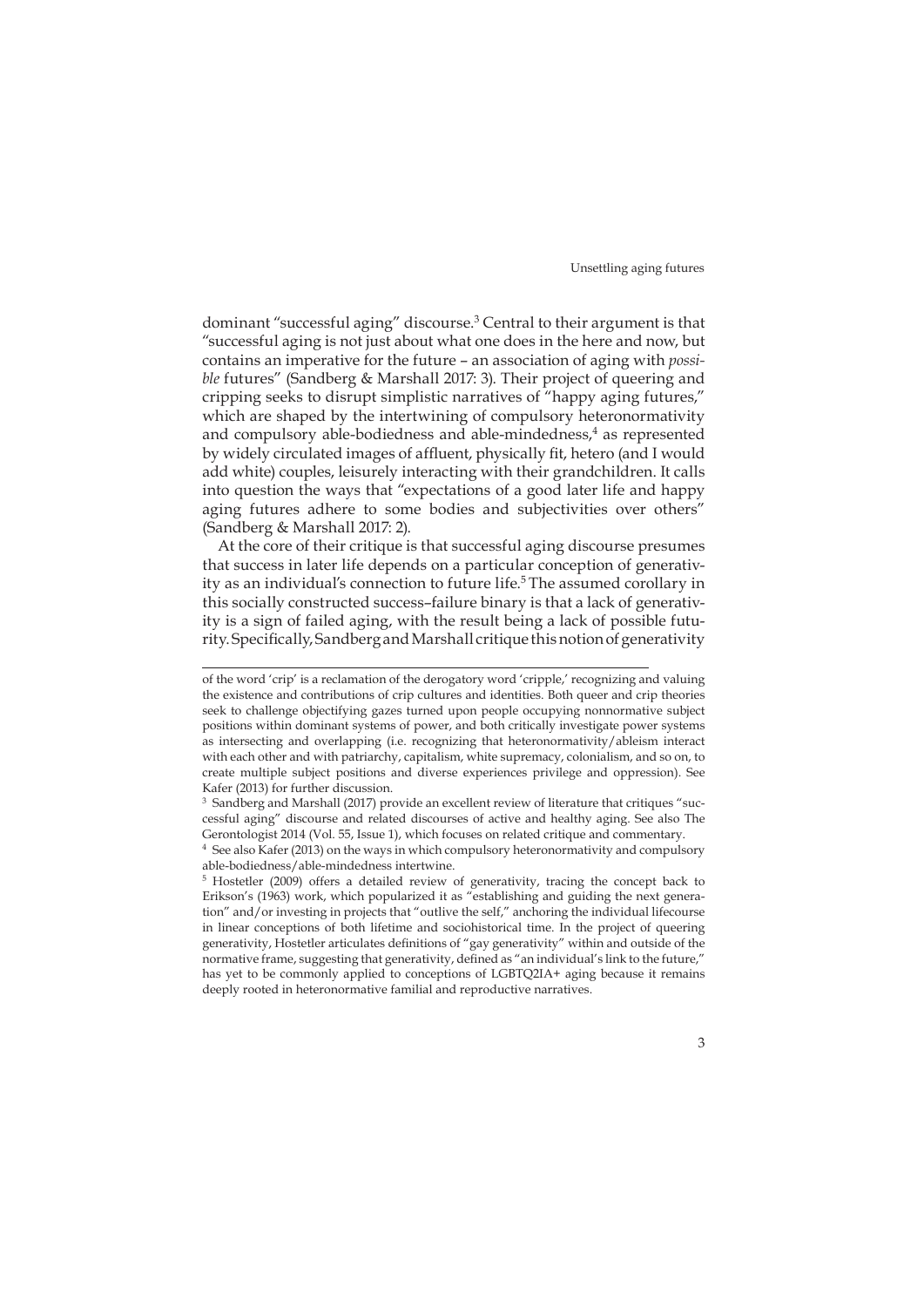as dependent on heterosexual reproduction. They explain: "depictions of older people with children and grandchildren suggest more than their reproductive success in the present – they are a frequent trope in establishing generativity and the extension of life into the future" (Sandberg  $&$ Marshall 2017: 4). And, this consistent "imagery of reproductive success" presupposes that it is "(hetero)kinship that makes later life meaningful and positive" (Sandberg & Marshall 2017: 3). At the same time, they argue that this conceptualization of generative success requires older adults to have a high level of physical and mental ableness, to enable these familial relationships without the burden of older people being dependent, and to prevent the pain and sorrow supposedly connected to disability and/or memory loss (see also Grande 2018). In particular, success narratives assume a freedom from dementia, which can be understood as a disruption to generative connections to future life, by way of stunting memories and thus relationships: "If the success of hetero-aging futures lies partly in its links to generativity, then dementia – through loss of memory – threatens to disrupt that generativity and represents as such a form of queer crip temporality" (Sandberg & Marshall 2017: 5).

From this complex argument, they set out to simultaneously queer and crip aging futures, sustaining a critique of the concepts of generativity and futurity within gerontological writings. This work, which aims to illuminate a diversity of aging experiences, builds on a growing body of scholarship at the intersection of gerontology and feminist, queer, and crip studies. Indeed, Sandberg and Marshall contribute to a wider project of making legible a multiplicity of positive futures – futures among groups whose lives Western<sup>6</sup> societies do not typically value as worth preserving into old age. This project of queering and cripping aging futures is thus imperative in making spaces for lives lived outside of constricting success-versus-failure binaries (for more reflections on livable

<sup>&</sup>lt;sup>6</sup> Sandberg and Marshall (2017) refer to "Western" societies in their analysis. This language is contested, although to some extent this is a useful term. More clearly, however, I believe that they are referring to capitalist/settler colonial societies, in which the intertwining dominant systems of capitalist, colonial, heteropatriarchal, white supremacist power tend to value certain lives over others. LGBTQ2IA+ people (i.e. lesbian, gay, trans, queer, two-spirit, intersex, asexual, and people of other nonnormative sexual and gender expressions) and people living with disabilities are among those who are marginalized vis-à-vis these systems.

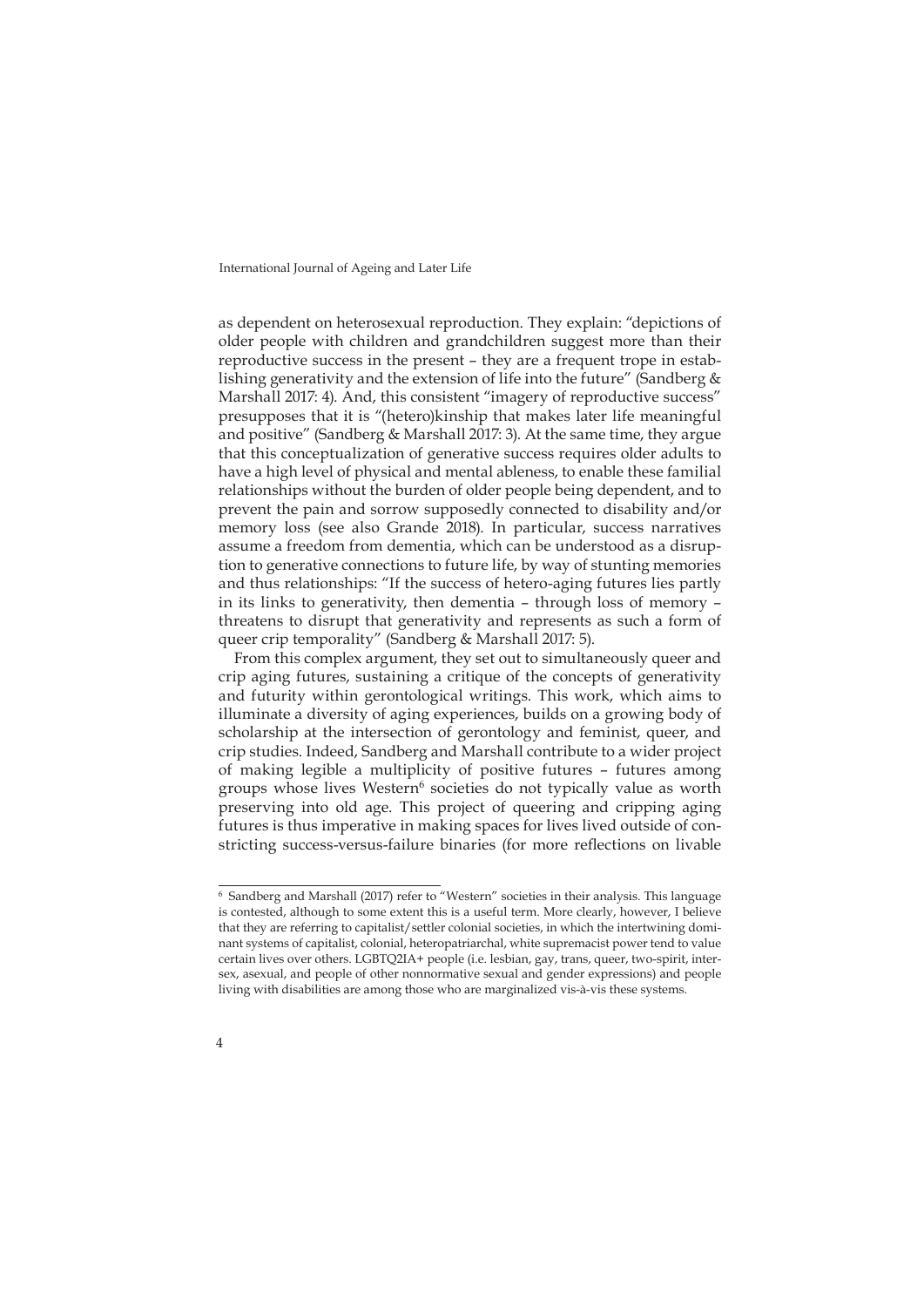crip and/or queer futures, see Fabbre 2014; Jones 2011; Rice et al. 2017; Shepherd 2016).

What this queering/cripping intervention does not interrogate, however, is the enduring whiteness and colonial-normativity of dominant narratives on aging and generativity concepts. Such analyses remain sparse in much critical gerontology (Chazan 2018; Grande 2018; Ranzijn 2010). Indeed, Quechua scholar Sandy Grande (2018) has recently offered an important analysis toward a critical Indigenous counter-narrative of aging (i.e. an Indigenous perspective on aging that challenges dominant narratives on aging). Elsewhere, scholars are also seeking to include Indigenous (and other "marginalized" or "diverse") perspectives and Indigenous-focused "data" to gerontology research, in what Braun et al. refer to as the "growing field of Indigenous gerontology" (2014: 125). What is important, from the perspective of this article, is that many contributions to this subfield do not explicitly critique the colonial-normativity of core concepts or assumptions within gerontology (e.g. Lewis & Allen 2017; Warburton 2014). While conversations among Indigenous and decolonial scholars outside of gerontology could assist in retheorizing concepts of generativity, aging, and futurities (e.g. Belcourt & Roberts 2016; Boissoneau 2016; Nixon 2016; Peek 2014; sy 2016, 2018; Tallbear 2016), gerontologists have yet to fully engage with much of this work. Thus, in this article I extend Sandberg's and Marshall's important work – unsettling the project of queering/cripping aging futures by engaging centrally with Indigenous and decolonial perspectives.7

To do so, I draw on digital storytelling research carried out in 2017 with a multiage group of activists, students, and researchers in Nogojiwanong. This project, "Stories of Resistance, Resurgence, and Resilience in Nogojiwanong," aims to create an oral history of Nogojiwanong's diverse

<sup>7</sup> It is important to clarify the approach that I am hoping *not* to take in this article: as a white, settler (non-Indigenous) researcher, I do not view this as "doing research on" Indigenous groups for the purposes of either adding diversity (in a "add and stir" fashion) to a white-centric field or as reinforcing existing concepts, frameworks, or assumptions. I am instead exploring some of the work of Indigenous scholars outside of gerontology, and offering certain stories generously shared with me in my own research, with a hope that this might bring different ways of thinking about core gerontological concepts. I am asking whether and how my own work and that of others engaged in these conversations might grow through close reading of and listening to Indigenous perspectives.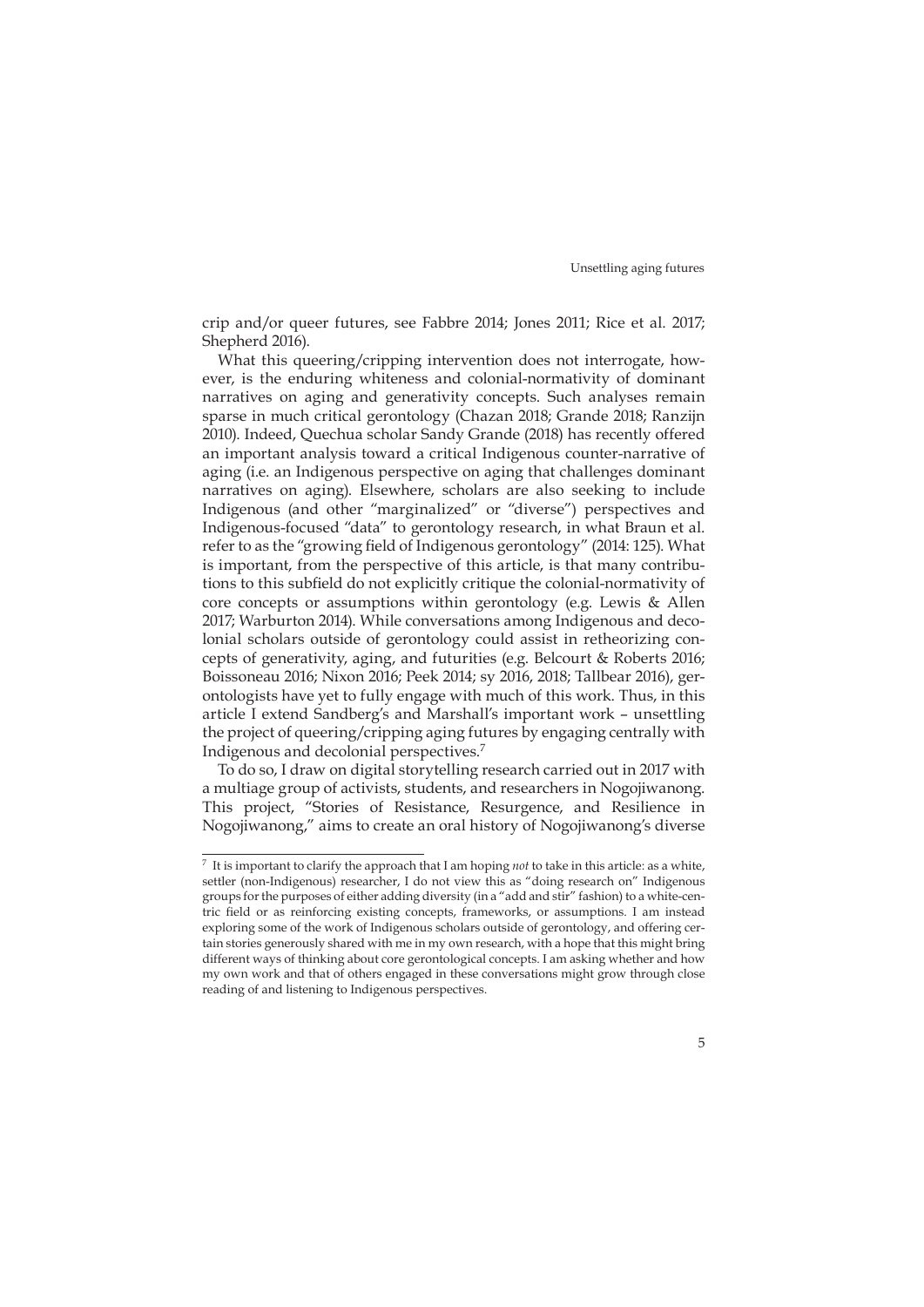and lesser-known activisms<sup>8</sup> through a series of annual, intergenerational<sup>9</sup> storytelling and media creation workshops. Informed by decolonial, feminist, and queer storytelling methodologies (Cunsolo Willox et al. 2012; Rice et al. 2015; Sium & Ritskes 2013), the project centers the experiences, stories, and knowledges of queer activists, Indigenous activists, activists living with disabilities, and activists of color. As such, it offers a window into stories that tend to be eclipsed within successful aging discourse, or which are assumed to fall within the "failed" side of this imagined dichotomy. From this project, I focus specifically on Caskanette's and Beeds' stories in part because they are thematically illustrative of many stories offered through this project and in part because of these storytellers' explicit identifications as grandmothers offer an entry to critically explore assumptions about (hetero-reproductive) generativity as a part of a happy aging futures discourse. Their words, contextualized within the writings of Indigenous scholars from outside of gerontology, allow me to critically explore how aging might be conceptualized outside of colonial-normative narratives and worldviews.

Ultimately, I argue that the project of queering/cripping aging futures, as critical as it is, needs to be unsettled through ongoing engagement

<sup>8</sup> I use the plural "activisms" to refer to diverse social change practices, including protest/ rally as well as arts-based interventions, land-based practices, performance, cultural resurgence, creativity, survivance, refusal, ceremony, advocacy, and so on. This focus on aging and activism is not intended to depict another version of active or healthy aging; nor does it align neatly with research on voluntarism in older adults and its association with health, civic engagement, and/or generativity (Morrow-Howell, Hong, & Tang 2009; Warburton 2014). This focus on storying activisms pushes back against narratives of both "aging as decline" and "aging well." Understanding how people work for change in creative ways across the lifecourse offers a number of alternative stories about aging *resistantly* and *resiliently* in the face of ongoing oppressions (see Chazan 2018).

<sup>9</sup> By intergenerational storytelling, I am referring to coproducing knowledge through conversations among people of many different ages, who hold contrasting sociohistorical perspectives and varied narrative timelines. This approach to intergenerationality seeks to expand and challenge conventional ideas of intergenerational knowledge transmission as a passing down of preformed knowledge from elder to younger, instead exploring knowledge as coproduced in a multidirectional exchange across age. While "intergenerationality" is sometimes assumed to be inherently "good" (i.e. healing, transformative) or necessarily divisive (as in "generation gap"), this project interrogates whether and how participants' ages are significant points of connection and/or struggle.

<sup>6</sup>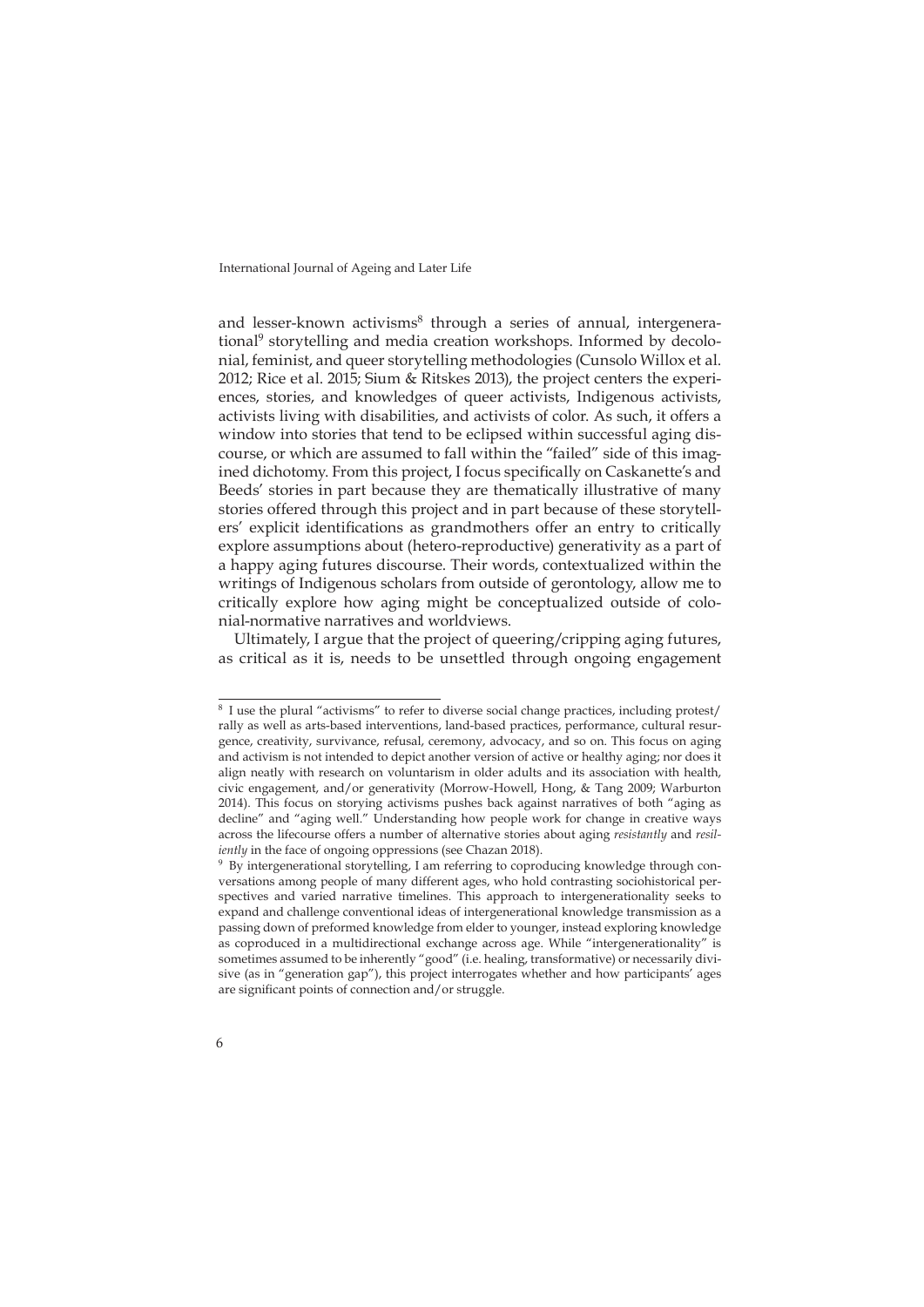with critical decolonial and Indigenous perspectives; by "unsettling," I am referring to an analysis aimed at revealing and destabilizing implicit or taken-for-granted colonial assumptions, privileges, and knowledge systems. While I can only offer a partial unsettling in this article, the storytellers who have participated in my project critically challenge the gerontological concepts at the core of successful aging narratives: generativity and futurity. Collectively, the projects of queering/cripping *and* unsettling aim to open possibilities for livable and complex later-life experiences for many of those currently Othered, abjected, or invisibilized by neoliberal images of carefree, wealthy, fit, white, hetero couples at play with their grandchildren. What follows in this article is: first, I outline my project and its methodology; then, I outline the existing literature to further explain the project of queering/cripping aging futures and I draw in Indigenous scholarship from outside of gerontology as critical intervention into core concepts and assumptions; and finally, I return to the words and stories shared by Caskanette and Beeds, bringing these into conversations with key ideas and interventions outlined from the literature.

# Stories of Resistance, Resurgence, and Resilience: Methodology

As noted, this article draws on stories recorded as part of an ongoing intergenerational activist storytelling project, which centers stories from groups that have historically been, and remain, least valued in academic scholarship and in social gerontology – women and gender diverse people, people who are racialized, Indigenous peoples, people living with disabilities, and people on the LGBTQ2IA+ spectrum (Chazan 2018). Critical storytelling methodologies posit storying as important decolonial, feminist, and queer forms of knowledge production (e.g. Sium & Ritskes 2013; Zepeda 2014). This approach – facilitating group-based storytelling workshops as a form of research – recognizes that contexts and relationships inform how stories are constructed, shared, circulated, and remembered. Through its attention to particularity, complexity, and relationality, storytelling-as-methodology has the potential to challenge dominant narratives – "successful aging" as one example – and reveal multiple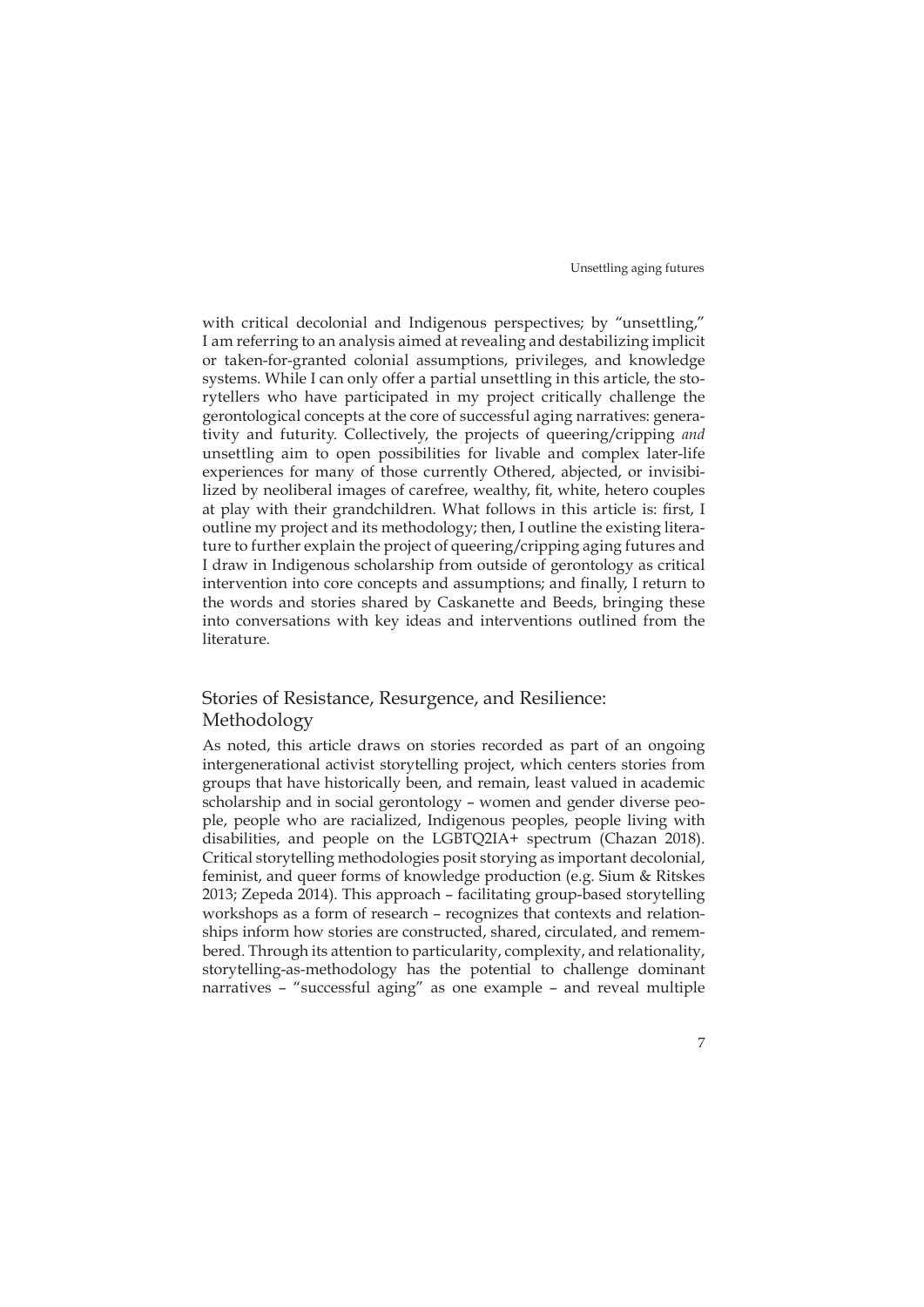counter-narratives. This project combines storytelling workshops with participatory media-creation methodologies to offer participants' direct input into how their stories are shared and circulated (e.g. Loe 2013).

This research was initiated in early 2016, when I was approached by a local activist organization to lead a project documenting a "people's history of activism in Peterborough." I designed the study to capture and analyze key actors' biographical stories of engaging in multiple activisms in this place, taking an explicitly intergenerational approach, to explore dynamics of age and aging within activists' stories and in our storytelling processes. At the time of writing, I have completed three rounds of these local workshops, in 2016, 2017, and 2018 respectively, each paired with a different community organization, recording a total of 40 stories.

In the 2017 research-generation workshop, during which the stories discussed here were recorded, a group of 18 upper-year undergraduate students in a course on activisms at Trent University gathered with 12 community activists (who became the storytellers), plus nine research assistants/facilitators, to share and record their stories of working for change and their experiences of activist aging in Nogojiwanong. Through existing relationships with me or a member of my research team, activist storytellers of different ages (20s through 80s), abilities, and backgrounds were invited to participate in interviews, circle conversations, and small group discussions. Students, acting as interviewers, asked storytellers: what drew you into social change work in Nogojiwanong, how has your work changed as you have aged, what has sustained you in this work, and what forms does your social change work take now? Students then worked together with storytellers to create short digital stories or media capsules (see [www.agingactivisms.org/2017-stories-of-resistance](http://www.agingactivisms.org/2017-stories-of-resistance)), and the full interviews were archived in the Trent University Library and Archives (see [http://digitalcollections.trentu.ca/collections/stories](http://digitalcollections.trentu.ca/collections/stories-resistance-resurgence-and-resilience-nogojiwanong-peterborough)[resistance-resurgence-and-resilience-nogojiwanong-peterborough\)](http://digitalcollections.trentu.ca/collections/stories-resistance-resurgence-and-resilience-nogojiwanong-peterborough). In addition to these publicly available materials, the workshop also produced audio recordings of group discussions, participants' written reflections, photographs taken by participants and research assistants, and participant observation notes taken by trained research assistants.

Following these workshops, I have engaged in a process of close reading of all workshop materials and a combination of narrative and thematic analyses. I offer the analysis in this article as the lead researcher on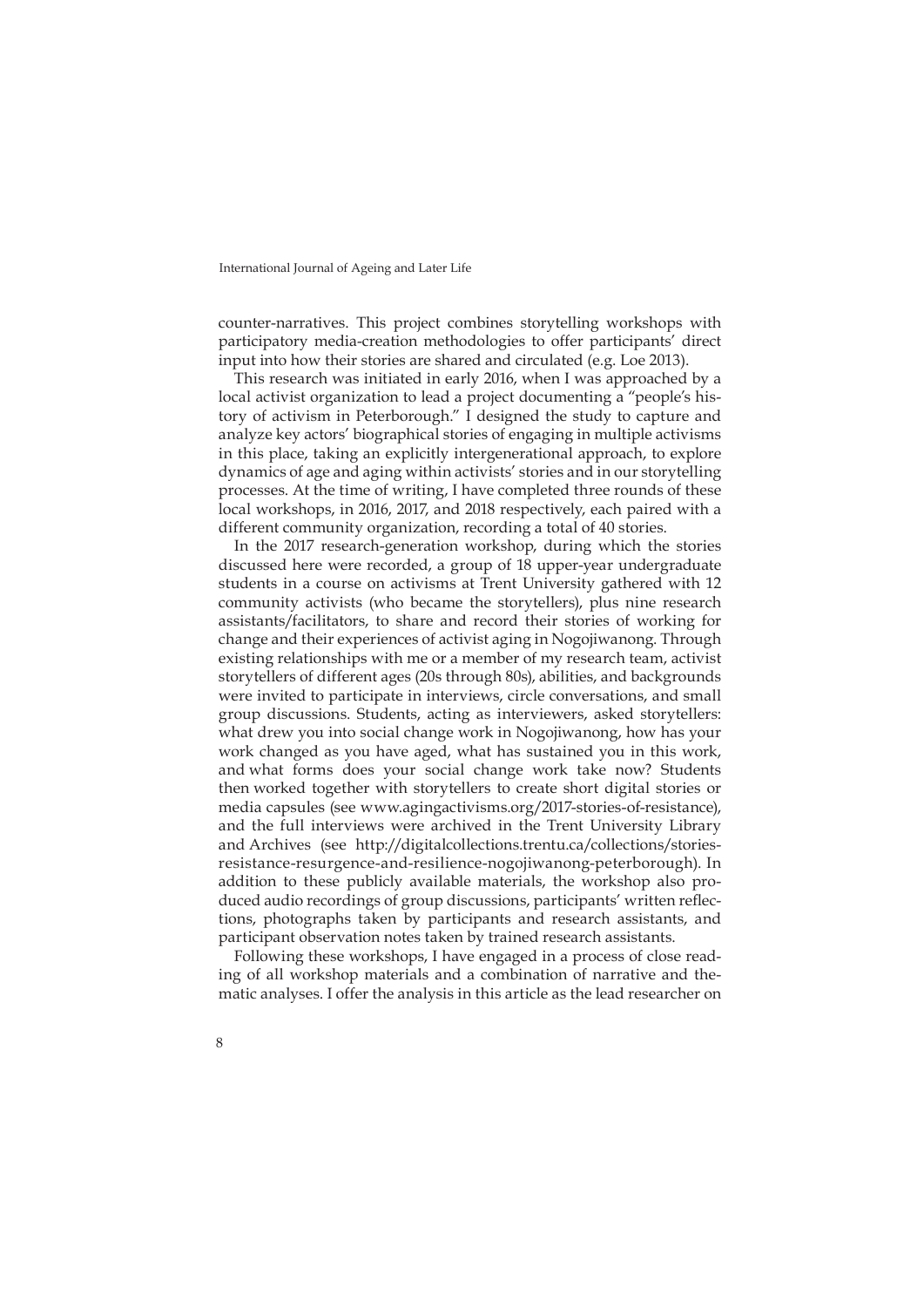this project and as someone who, at the time of the research, had been living, working, and parenting in Nogojiwanong, on Michi Saagiig Anishinaabeg territory, for 4 years. As a settler<sup>10</sup> newly making home in this community, this research and the relationships fostered through it have contributed immensely not only to extending my thinking around aging, activism, intergenerationality, resistance, and place, but also to shaping my fledgling knowledge of this land, its histories, waters, and peoples. As a (currently) able-bodied, cisgender, white, settler professor, my analysis is necessarily limited: I offer this as a partial and situated analysis, recognizing that there is much that I do not understand and cannot know (Mackey 2016), in a spirit of sharing what was generously shared with me through relationships because I believe this might help challenge certain colonial worldviews and assumptions, which permeate many academic disciplines and systematically privilege some (myself included) and marginalize others. Both Caskanette and Beeds were invited into this project through existing relationships and my relationships with both are ongoing; throughout my analysis, I wish to acknowledge my continued learning through our exchanges and interactions.

While we never directly asked storytellers to reflect on concepts of aging futures, futurities, or generativity, these themes reverberate through how many storied their work for change. What was especially striking in revisiting the entire collection of stories, and in particular in my close reading of the 10 stories offered by Indigenous storytellers of different backgrounds, was the ways in which many discussed collective futurities and their responsibilities to nurture links to future (and past) generations. In doing so, they offered important challenges to the ongoing colonial-normativity within concepts of futurity and generativity as they are typically understood within gerontology. While meaningfully sharing more than a couple of stories from this project is beyond what is possible in an article of this length, and with a caution to readers wishing to generalize what I offer here toward some pan-Indigenous understanding of aging futures, I am choosing to pivot this article around Caskanette's and Beeds' stories because these illustrate many such interventions offered throughout the project. Nevertheless, I contextualize these stories

 $^{10}\,$  My own roots lie in now-displaced Jewish communities in Eastern Europe, and I grew up in Kanien'keha:ka territory, in what is now Montreal (Canada).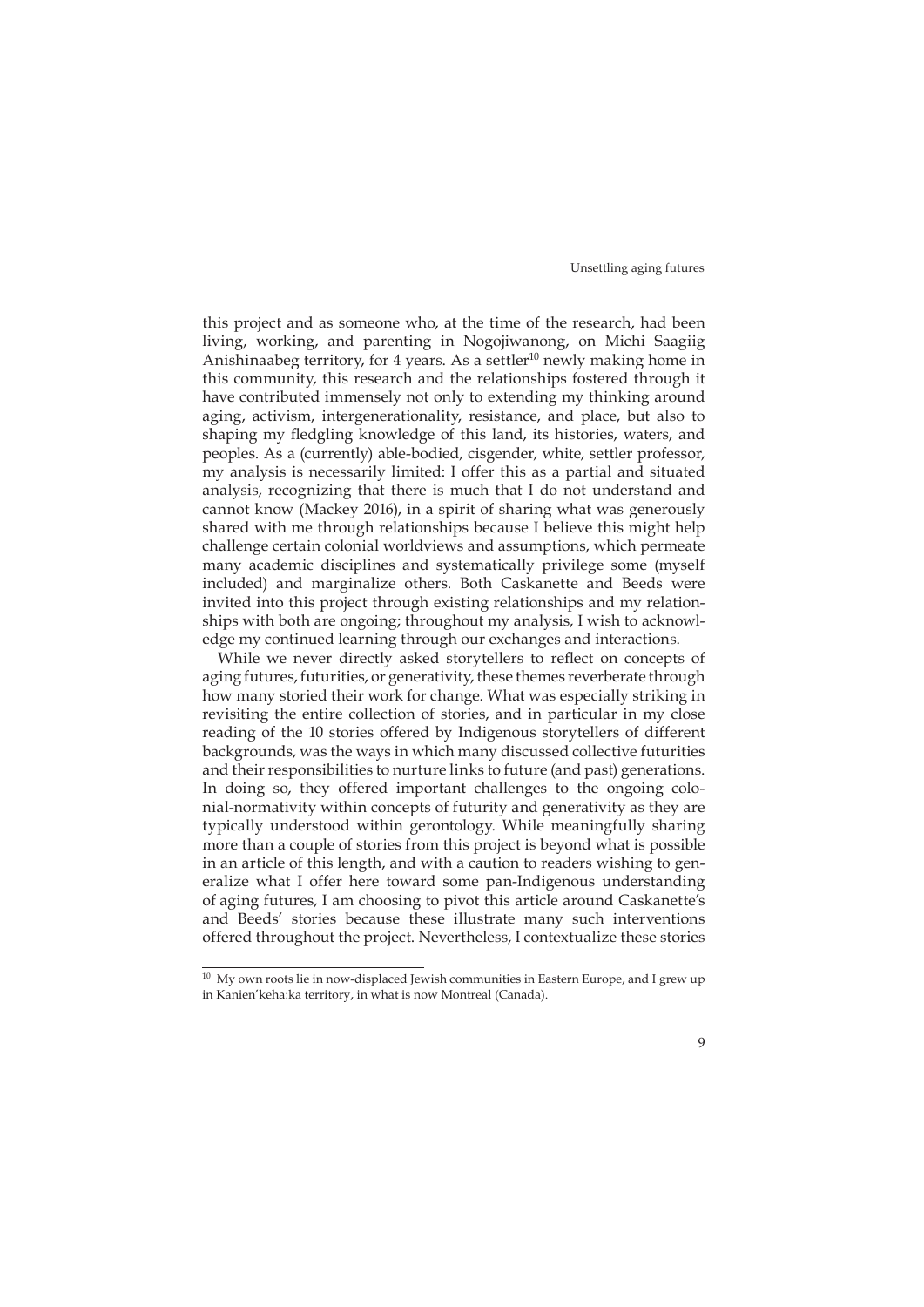within the scholarship of diverse Indigenous scholars in the section that follows.

# Queering, cripping, and unsettling: Conceptual interventions

Before turning to Caskanette's and Beeds' stories, I would like to further contextualize this analysis within discussions of generativity and futurity at the intersections of queer, crip, feminist, and gerontological studies, and among Indigenous scholars and writers outside of these fields. As explained in my introduction, Sandberg and Marshall interrogate restrictive discourses of generativity, which assume hetero-reproductive success and "sound" body–minds (see also Grande 2018; Kafer 2013). Signs of a good future, accordingly, include being "physically-fit, youthful-looking, financially secure, happy heterosexuals," who maintain leisurely intimacies with children and grandchildren (Sandberg & Marshall 2017: 4).

In recent years, critical queer and disability scholars have similarly interrogated the implications of conceptualizing futurity and generativity in such limiting and discriminatory ways, also offering important insights for social gerontology. Two themes within this work are especially pertinent to this analysis. First, several scholars reveal and redress absences in recognizable futures for certain subjects, or the positioning of Others' (nonnormative) futures as failed, miserable, or non-futures (e.g. Edelman 2004; Jones 2011; Rice et al. 2017). Such analyses interrogate the ways in which overlapping systems of power create silences, omissions, and invisibilities that position queerness and disability as antithetical to futurity – that is, LGBTQ2IA+ people and people living with disabilities are viewed as having no futures, or certainly not positive ones (Kafer 2013; Shepherd 2016). These scholars clearly critique such "non-future" narratives, calling upon researchers to continue making multiple, positive, nonnormative futurities legible. Second, and related, several scholars have theorized alternative or nonnormative temporalities and ways of conceptualizing generativity, as a project of widening (rather than limiting) possibilities for positive futures. Halberstam, for instance, critiques the idea that lives lived outside of the reproductive temporalities of heteronormativity, or "outside of the conventional forward-moving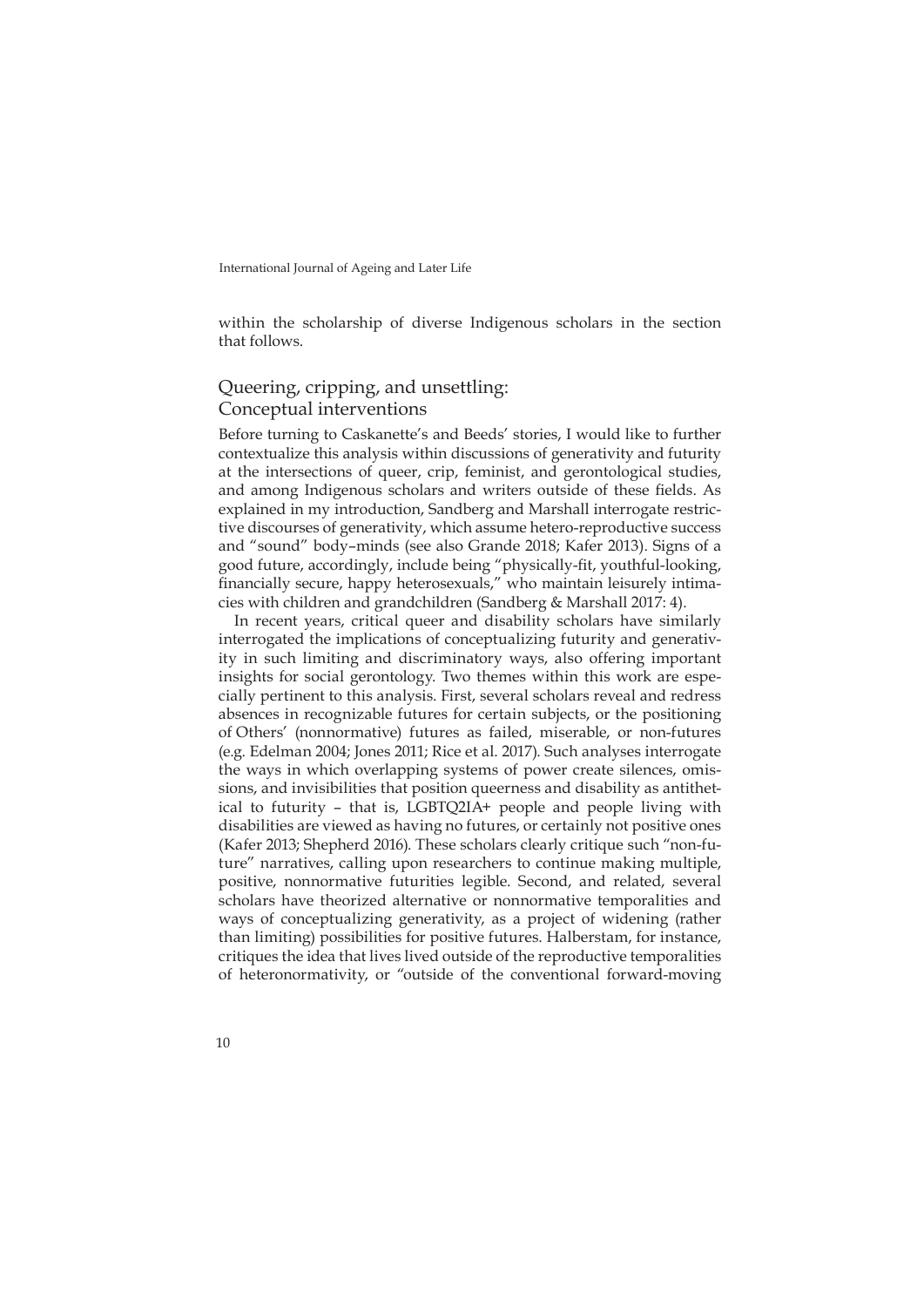narratives of birth, marriage, reproduction and death," are denied generativity and thus future happiness. Instead, Halberstam offers "queer time" as a concept of a life trajectory "unscripted by the convention of family, inheritance, and child-rearing" (2005: 16). Fabbre suggests that people who undergo a gender transition in later life expand "notions of queer temporality by drawing attention to growing older in ways that do not follow heteronormative scripts" (2014: 171). And, Rice et al. offer the possibilities of "feminist crip time," which involves replacing linear and static ideas about a "future perfect" with multiple, dynamic temporalities, making space for futures that "include bodies/minds left out of normative renderings of personhood and futurity" (2017: 27). Collectively, this work unpacks the normalizing workings of oppressive systems while valuing complex lives lived on the margins – with joy, pain, and diverse meanings.

Building on these important efforts at queering and cripping aging futures, an emerging finding in my own research is that even these most critical interventions tend to leave intact the ways in which colonialnormativity operates and intertwines with capitalism, ableism, and heteropatriarchy. In moving toward a project that might unsettle this colonial-normativity, I would like to briefly explore four sets of insights offered by Indigenous and decolonial scholars working outside of gerontology. These insights also help contextualize the knowledges offered through Caskanette's and Beeds' stories, which follow.

First, a multitude of writings on Indigenous futurities clearly speak to and resist the "no future" narratives that surround Indigenous communities, resonating with similar themes in queer and crip studies (e.g. Aikau 2015; Arvin et al. 2013; Belcourt & Roberts 2016; Boissoneau 2016; Nixon 2016; sy 2016). These writings, importantly, start from an analysis of how settler colonialism is an ongoing system designed to eliminate Indigenous peoples: through assimilation, neglect, extermination, removal from land (and connected livelihood, food sovereignty, culture, spirituality), and outlawing of cultural practices. These writers also recognize colonial policies and practices, such as residential schooling and child apprehension, as intentional disruptions to Indigenous generativity and continuance, and they point to colonial legacies of violence against Indigenous women and girls, continuously upheld through racist judicial and law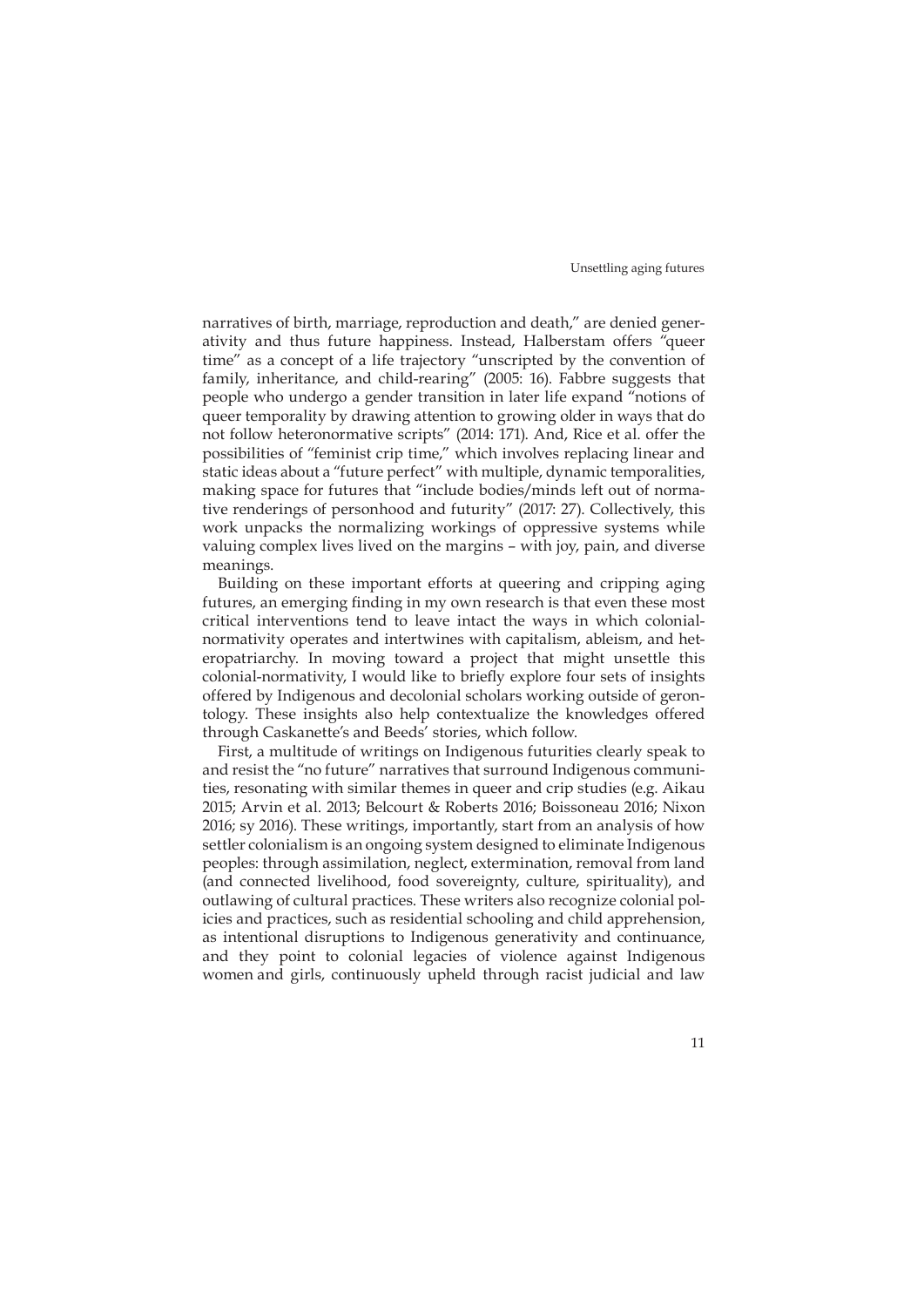enforcement processes and institutions, as material threats to Indigenous survivance (Boissoneau 2016; Women's Earth Alliance & Native Youth Sexual Health Network n.d.). In this context, futurities, generativity, persistence, survivance, love, and even reproduction become forms of resistance to ongoing attempted elimination – what Anishinaabe scholar waseyaa'sin christine sy<sup>11</sup> calls "persisting life" (sy 2018). Furthermore, generativity through reproduction (hetero or not) – acts of birthing, nurturing, and all other forms of Indigenous "making" – is often depicted in these writings not as upholding of heteropatriarchy, but as reclamation toward imagined futures beyond colonial violence. Anishinaabe writer Boissoneau writes: "when we dream our futures alive we actively reclaim our places in the world by directing energy towards sustaining life" (2016: no page).

Second, several important contributions reveal the ways in which marriage, monogamy, and heteronuclear family structures are colonial constructs, which have aimed to destroy Indigenous kinship networks, particularly in the North American context (Nixon 2016; Peek 2014; Simpson 2017; Tallbear 2016). Given presumptions of successful aging as connected to hetero-kinship, these analyses are critical to understanding the workings of colonial-normativity within this discourse. These scholars, in varied ways, not only point to heterokinship and the nuclear family as colonial projects, but also challenge hetero-reproductive/nuclear family ideas about generativity by suggesting that, outside of the influence of colonialism on family life, generative opportunities and responsibilities would extend to a wider collective, or an extended kinship network not based solely on reproduction – they thus also effectively queer the concept (Nixon 2016; Simpson 2017). Described another way, care for future generations would, outside of colonial-normative practices, include not only reproductive relationships (parents/grandparents), but also, and importantly, community and extended kinship groups. And, many further explain that the reclamation and practice of a decolonial form of love, relationship, and kinship in the present is a means of resurgence and making futurities beyond colonial relations (Nixon 2016; Simpson 2017). In her excellent 2016 lecture, "Making Love and Relations Beyond Settler

<sup>&</sup>lt;sup>11</sup> This author chooses not to capitalize her name.

<sup>12</sup>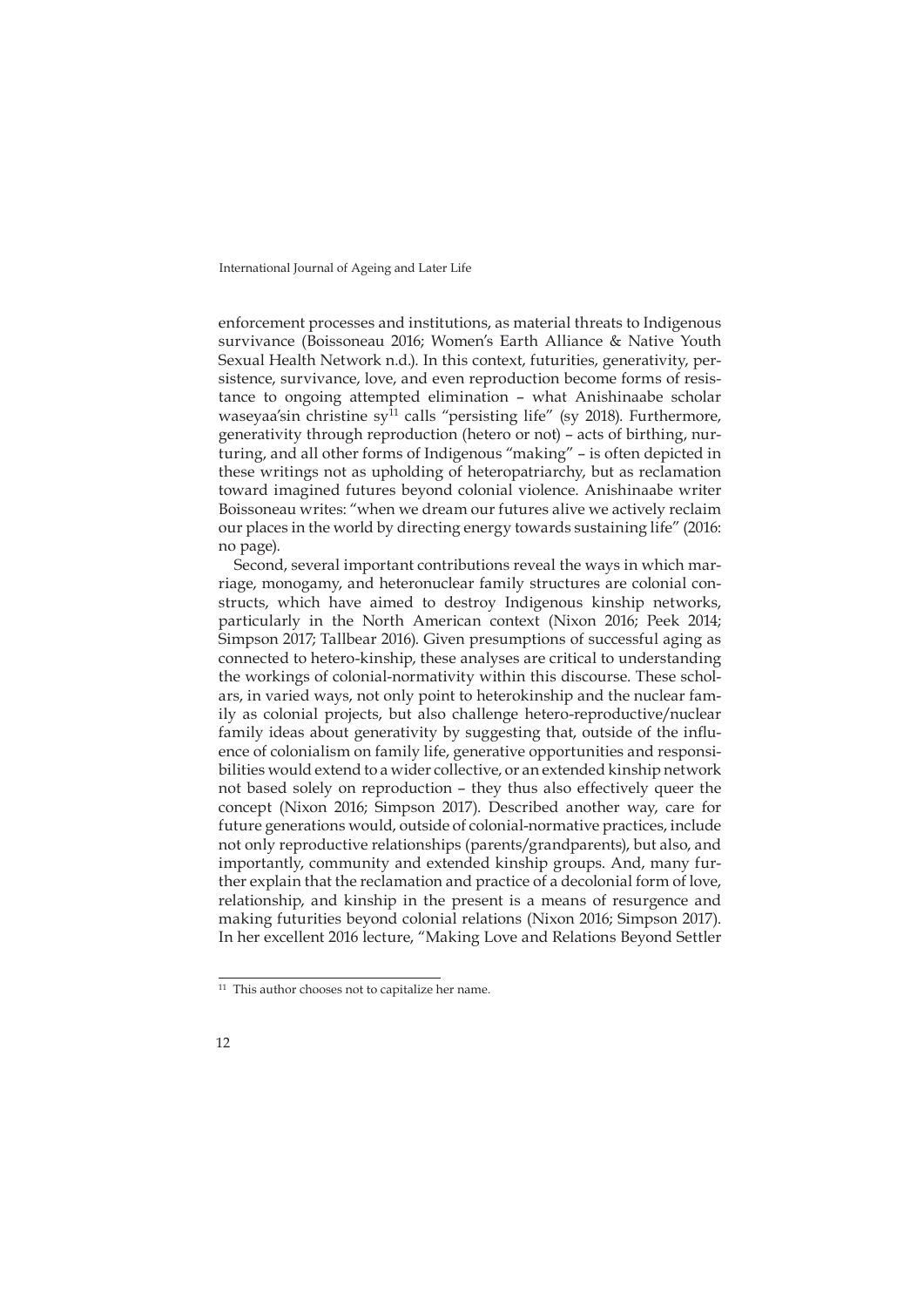Sexualities," Dakota scholar Kim Tallbear delves into this colonial re-shaping of family structure and its embedded assumptions about intergenerational relations and responsibilities:

It was not always so that the monogamous couple ideal reigned. […] The Christian model of lifelong monogamous marriage was not a dominant worldview until the 19th century. […] It took work to make monogamous marriage seem like a foregone conclusion and that people had to choose to make marriage the foundation of the new nation. [...] At the same time that monogamous marriage was solidified as ideal and central to both US and Canadian nation-building, Indigenous Peoples in these two countries were being viciously restrained, both conceptually and physically, inside colonial borders and institutions that included residential schools, churches and missions, and urban relocation programs. These were all designed to save the man and kill the Indian by cutting the Indian off from the collective, their Peoples and tribes. Part of saving Indians from their savagery meant pursuing the righteous monogamous couple-centric nuclear family co-produced with private property. […] One hundred and fifty years after my Dakota ancestors were brought under colonial control, the unsustainable nuclear family is the most commonly idealized alternative to the tribal and extended family context in which I was raised. Prior to colonization the fundamental social unit of my people was the extended kin-group including plural marriage. […] Throughout my growing up I was subjected by both whites and Natives ourselves to narratives of shortcoming and failure. […] Now I see that it was not my family's so-called failures, but rather I was suffocating under the weight of the aspirational ideal of a normative middle-class nuclear family including normative coupledom period. […] But despite colonial violence against our kin systems, we are, I think, in everyday practice, still adept at extended family. [...] Our tribal webs of kinship share with ethical non-monogamy […] when it goes beyond individualistic discourses of freedom and sexual selfactualization to making family and community, we share with that the possibility for greater emotional, environmental, and economic sustainability in these extended kin networks.

Tallbear's words illuminate the workings of colonialism in forcing Indigenous communities into nuclear family structures that posit generativity as a heteronormative pursuit, or as about nurturing biological kin.

Third, several writers center mutuality, responsibility, and reciprocity as Indigenous protocols that inform intergenerational relationships and generativity (Grande 2018; Tallbear 2016). In doing so, these scholars call into question dominant (colonial-capitalist) ideas that dependency in old age is a sign of failure and/or limited futurity, which is indeed a point of intersection with critical gerontology. Quechua scholar Grande, for example, seeks an "Indigenous counter-narrative of aging, one that illuminates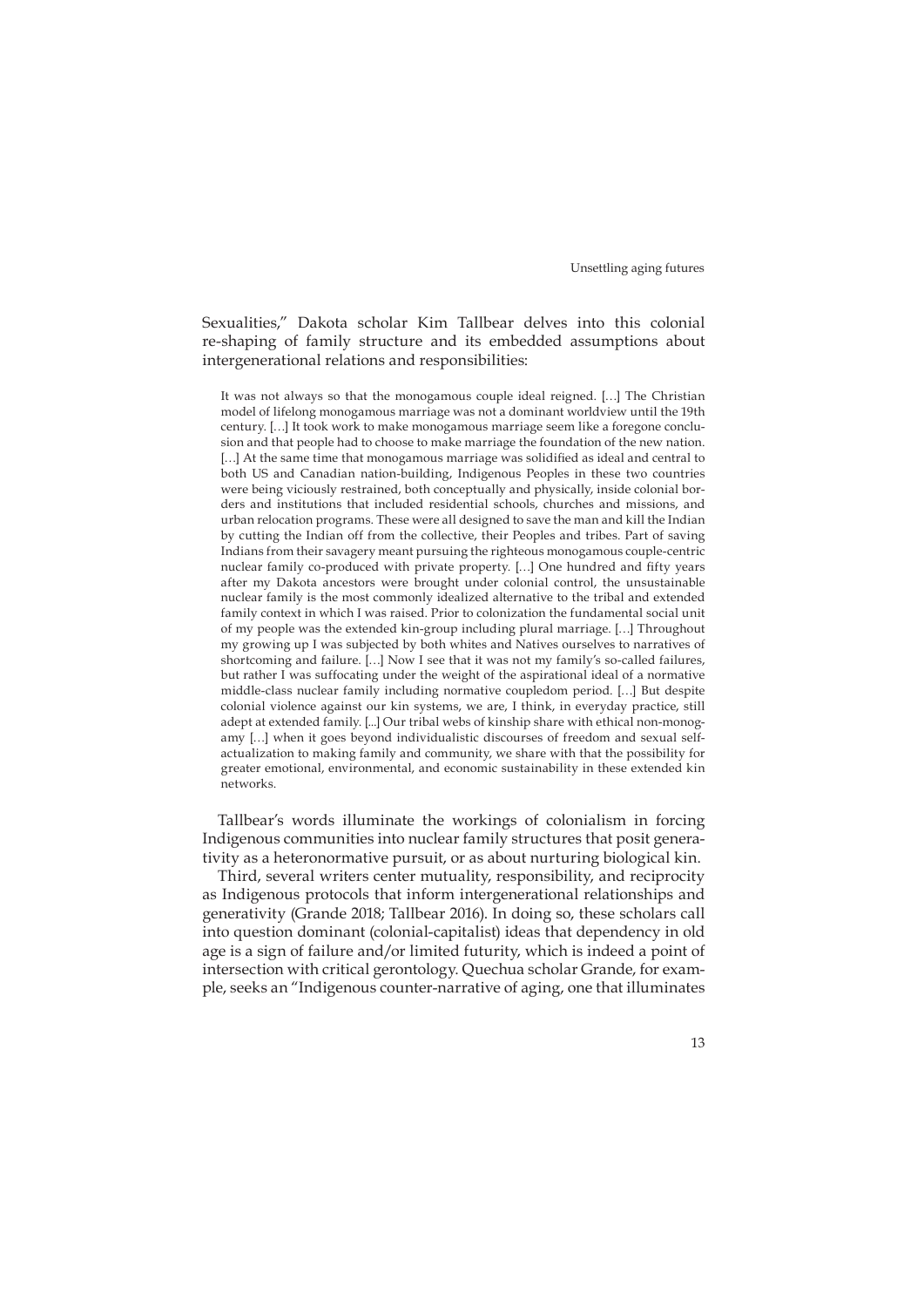the ways in which settler logics undermine, if not erase, relations of mutuality (e.g. relationality, reciprocity, kinship) that operate beyond the productivist logics of capital" (2018: 169). She critiques successful aging as a corporatist agenda that reifies individualism and marks success in later life as an ability to care for oneself without dependence on others. She also writes that "relations of responsibility, collectivity, mutuality, and reciprocity are foundational to Indigenous protocols and practices, giving rise to a number of important distinctions regarding life, death, and being-ness" (Grande 2018). Among these distinctions is a valuing of non-commodified care across generations and across living and spirit realms. In other words, this work calls out assumptions that success for older adults is being healthy and fit enough to independently care for themselves and to nurture future generations; these are based on colonial and capitalist ideas that commodify care and value productivity over mutuality. Instead, Grande and others value intergenerational relationships based on reciprocity, where life is nurtured across ages in all directions. As such, generativity does not depend on able-ness as it is extended to generations future and generations past.

Fourth, some Indigenous scholars are offering critiques of gerontological concepts such as the lifecourse, and in particular challenging mainstream conceptions of the lifecourse as having a linear temporality with birth and death as its end points (Anderson 2011; Grande 2018; Lawrence 2003; Tallbear 2016); such a challenge has repercussions for conceptions of aging, aging futures, and generativities.<sup>12</sup> Grande, for instance, explains this critique as follows:

[A]cross the relatively few studies of aging within Indigenous communities a pattern of belief emerges around aging as an integral moment in the *cycle*s of life(s), not temporally ordered along a linear lifespan. For instance, as found by Lewis's (2010) studies among Alaska Natives, the definition of elder is not based on chronological age, but rather is a designation or honor bestowed by the community; a status earned through "unspoken rules" regarding wisdom, experience, and contribution to community. (2018: 174)

<sup>&</sup>lt;sup>12</sup> Elsewhere, Indigenous scholars, social gerontologists, and others are critiquing the idea of lives lived along linear temporalities, and indeed queering/unsettling time through discussions of futures that are not linearly contained in future time. See, for example, Peek 2014; Pierce 2016; Riach, Rumens, & Tyler 2014; Rice et al. 2017; sy 2016.

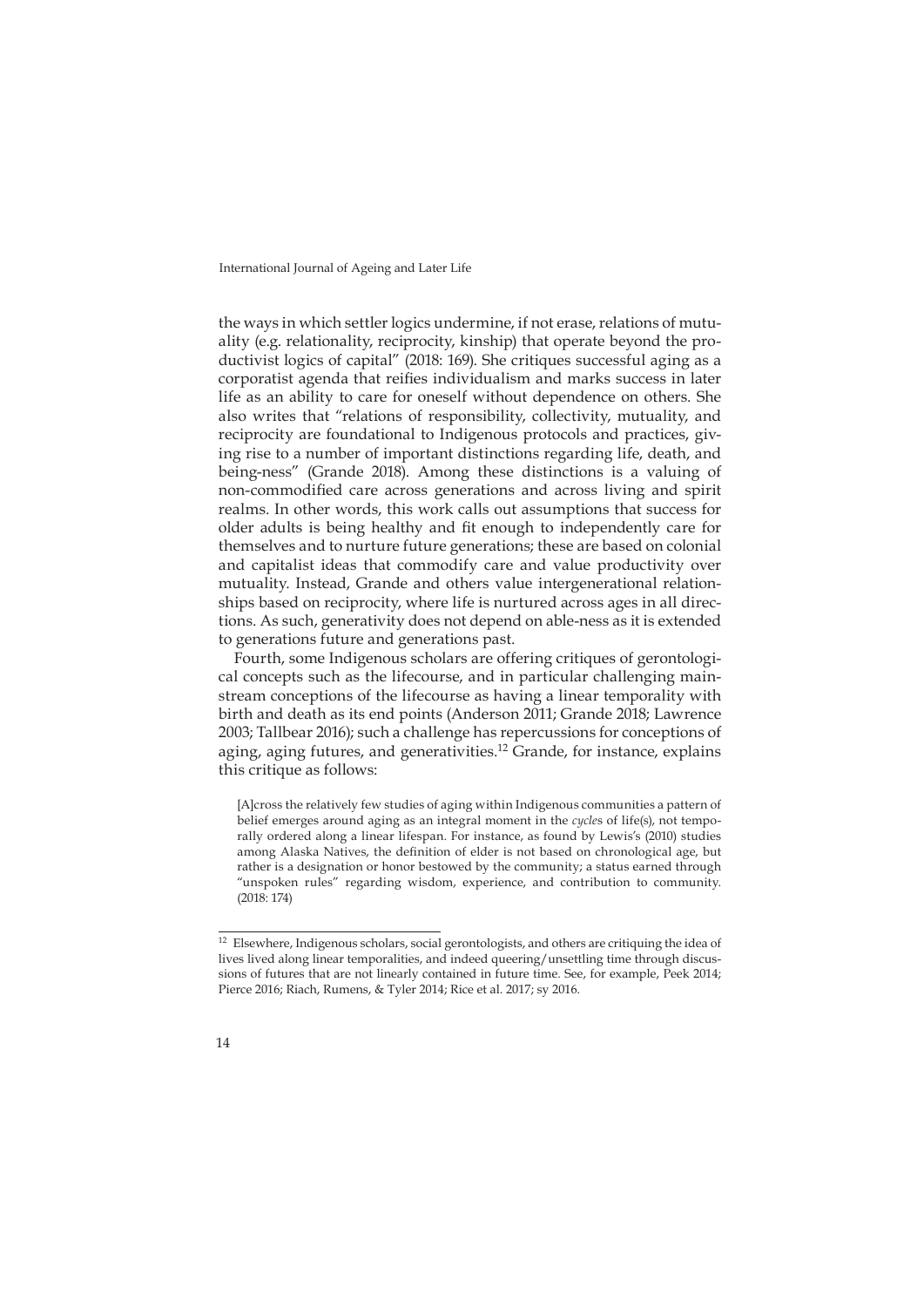She elaborates that "the state of being elderly is viewed as a product of the *social imaginary*, not necessarily ontologically located in the body or mind" (Grande 2018). To elucidate her point, Grande then draws on Hulko et al.'s (2010) work among Secwepemc First Nations peoples wherein infants and the elderly are described as located close to each other on the medicine wheel; in this view, both infants and the elderly are considered to be close to the spirit world, which creates some physical and mental vulnerabilities (see also Anderson 2011). She asks whether such notions of elderly people as moving back towards Creator and the spiritual realm might provide a conceptual opening for, among other things, rethinking biomedical models of what it means to be of "sound mind." Such beliefs about aging could perhaps assist in the project of cripping aging futures while also extending generativity into a multidirectional nurturing of life that does not necessarily end with death.

Finally, interweaving many of these insights are important challenges to colonial (Western/Christian) ideas about animacy, which implicate ways of conceptualizing futures, responsibilities, and relations. Some scholars describe this as a colonial separation between material (living) and spiritual (ancestral) realms (Tallbear 2016), which results in colonial-normative assumptions that intergenerational relationships are fostered only among the living (i.e. typically child through to (great) grandparent). By contrast, many Indigenous perspectives on intergenerational linkages, as noted already, include spiritual connections to ancestors past and to generations yet unborn (Boissoneau 2016; Cole 2018; sy 2018). Connected to this, several Indigenous writers point to colonial assumptions of separation rather than relationality between human and nonhuman entities, which inform dominant conceptions of generativity as including only linkages to future humans, as opposed to considering generativity as also about nurturing future (and past) land, water, plants, and animals (TallBear 2016; Wall Kimmerer 2014). Unsettling these colonial assumptions has important repercussions for thinking about roles and responsibilities over much extended timeframes, outside of hetero-reproductive relationships, and beyond human relations. TallBear again offers many insights into these complexities in her 2016 lecture:

In that [Western/Christian] worldview, materiality is severed from spirit, for lack of a better word. […] In such a worldview, spirits do not legitimately bridge worlds in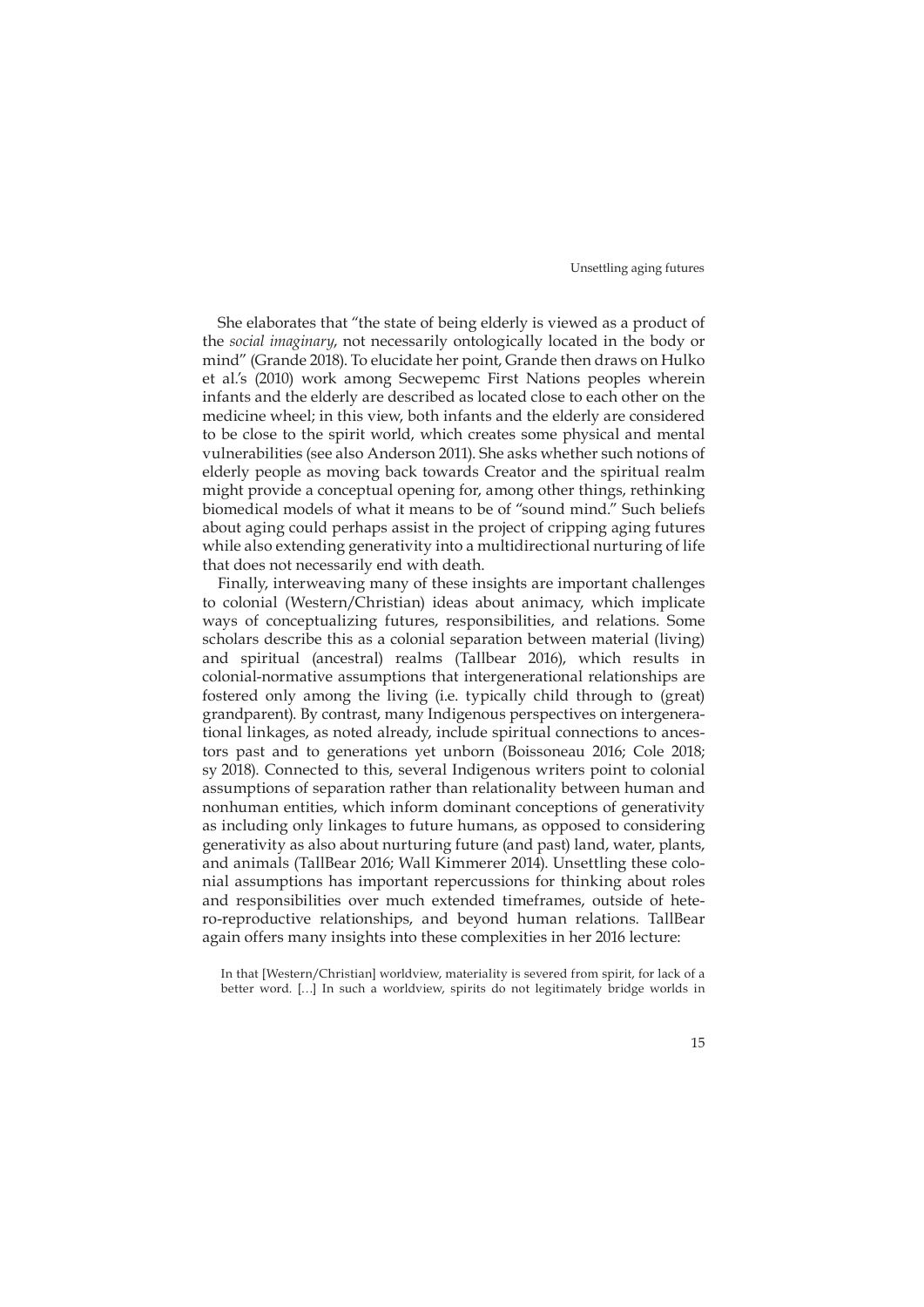mundane ceremonies or in dreams. […] But [in Dakota worldview] spirits are persons, [they are] our social relations, be they wise or imperfect. Some were human, some may be again. […] We don't pretend to know much, but we do know that death of the body opens up another stage of being, not only materially but in ways we cannot yet measure. […] For us, materiality is part of beingness, not the other way around. Likewise, persons that are not and will never be human, those called non-human, animal, less sentient, do things in this world, and are also our relations. Just as we do not relinquish the beingness of our human relatives with the passing of their biophysical bodies, we do not relinquish our relationships with our non-human relations in these lands.

So, what becomes evident is that the project of queering and cripping aging futures critically intervenes in many normative and restrictive assumptions about "happy aging" while still leaving the colonial underpinnings within many gerontological writings unchallenged – among these the colonial/Western/Christian tendency to sever "materiality from spirit," as Tallbear explains. In seeking to extend this work, I turn now to conversations with Caskanette and Beeds, bringing their words and stories into dialogue with some of the ideas and conceptual shifts outlined here.

### Elder Audrey Kewaquom-Caskanette and Tasha Beeds: Stories of survivance, generativity, and futurity

Both Elder Audrey Kewaquom-Caskanette and Tasha Beeds invoked themes of futurity and generativity as central to their stories. Most immediately, both spoke of being grandmothers, and thus illuminated their own biological and reproductive links to future generations. Beyond heteronormative assumptions, however, a closer listen to their stories reveals a more complex and nuanced set of understandings about intergenerational connection, aging, futurity, activisms, and their own roles and responsibilities. Critically, both storytellers challenged outright "no future" narratives (resonating with Belcourt & Roberts 2016; Boissoneau 2016; Nixon 2016; sy 2016). In different ways, both noted the impacts of systemic colonial violence and attempts to disrupt generativity – for example, through residential schools, foster systems, and child apprehensions. Both strongly embodied continuance and survivance in the ways they discussed bearing new life, surviving into grandmotherhood, nurturing relationships with future generations within and outside of their families, connecting to community and culture, and working for Indigenous futurities. Theirs are

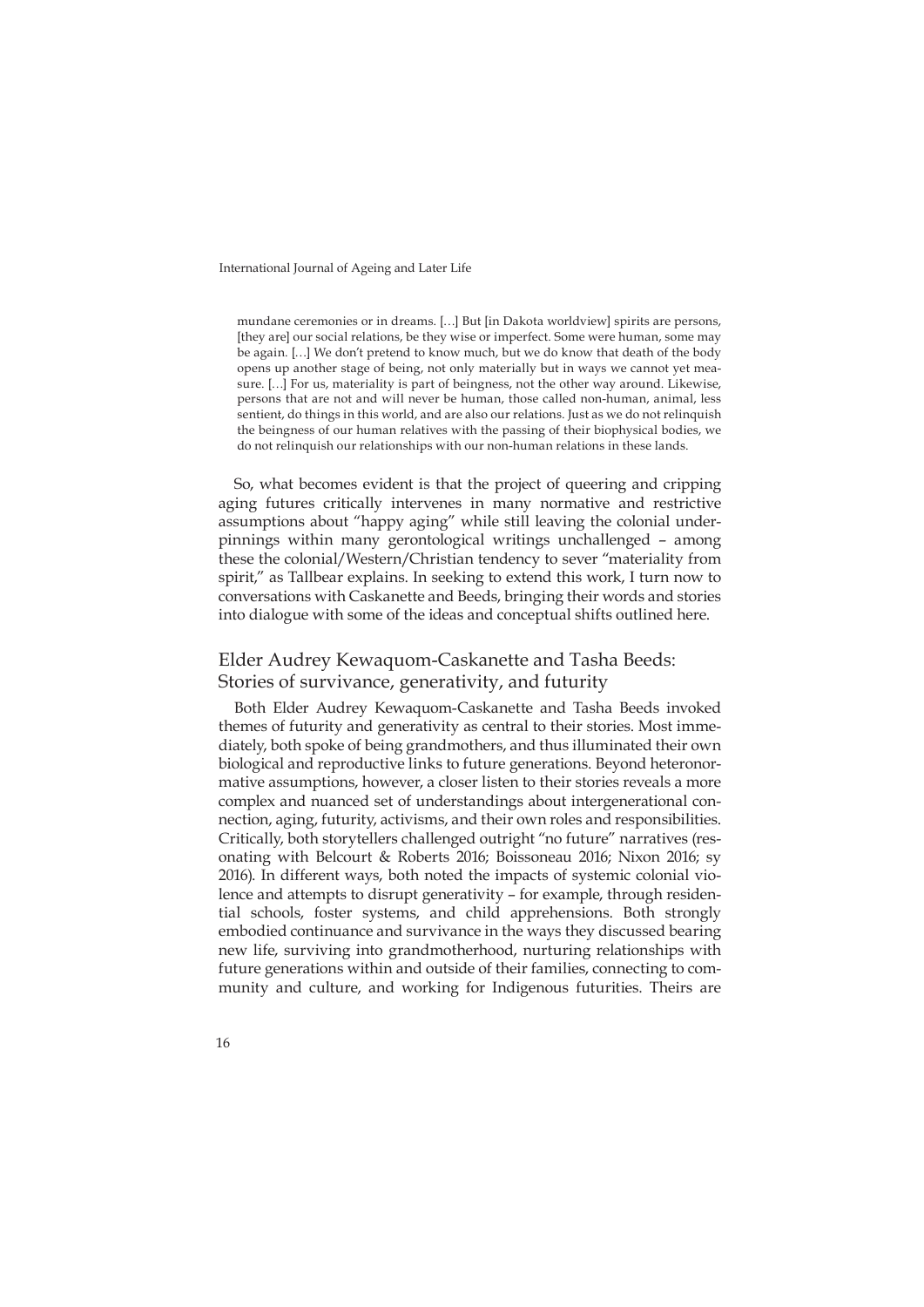stories not only of positive, meaningful aging futures, but also of creativity and resilience in persisting life (sy 2018).

Turning to Caskanette's story of her work for social change, it quickly becomes evident that she has worked in and with Indigenous-led social service organizations and around issues of youth mental health and poverty for many decades. She has also been involved in various other forms of activism, from formal protests to cultural resurgence work. She introduced herself like this:

My English name is Audrey. I come from Saugeen which is up on the Bruce Peninsula. [...] I have four children, two natural and two adopted. [...] I have grandchildren - and this is the reason I do these things – for the grandchildren, but all the grandchildren. So the students that are going to pick this up, yes that's why I am doing this. And that gives me encouragement and hope for the future and that's essentially the work that I'm about. […] My work has come out of that beginning time and I honour my mother and father for the life that they gave and the life that we had, and why I'm here today and have survived as an Anishinaabek person.

This makes evident that, from the very start of her interview, she oriented her story toward the future, toward nurturing future generations within and outside of her own family (i.e. the reason she does the social change work she does is for "all the grandchildren"). She also recognized past generations and the roles they have played in ensuring her survival. Her generativity – her survival into old age and her connections across generations – stands in clear resistance to the workings of settler colonialism. She was clearly well aware of this.

Caskanette's story involves resisting ongoing colonial power and injustices at the hands of the state; she spoke of working to maintain the integrity of families, communities, intergenerational relationships, spirituality, and culture, in the face of colonial disruption. For instance, she told a story about supporting a new Anishinaabe mother who was left crying in the hospital just after delivering her baby. Her baby had been apprehended against her will and was being given over to a white family for adoption. The story involved Caskanette going to the courthouse, rallying others to accompany her in this, and refusing to leave until the baby was given back to the community. In defiance, she recounted: "So there I am sitting in the courthouse and the cops come and sit in front of me and said, 'now you can't stay here, this is going to be closed in five minutes.'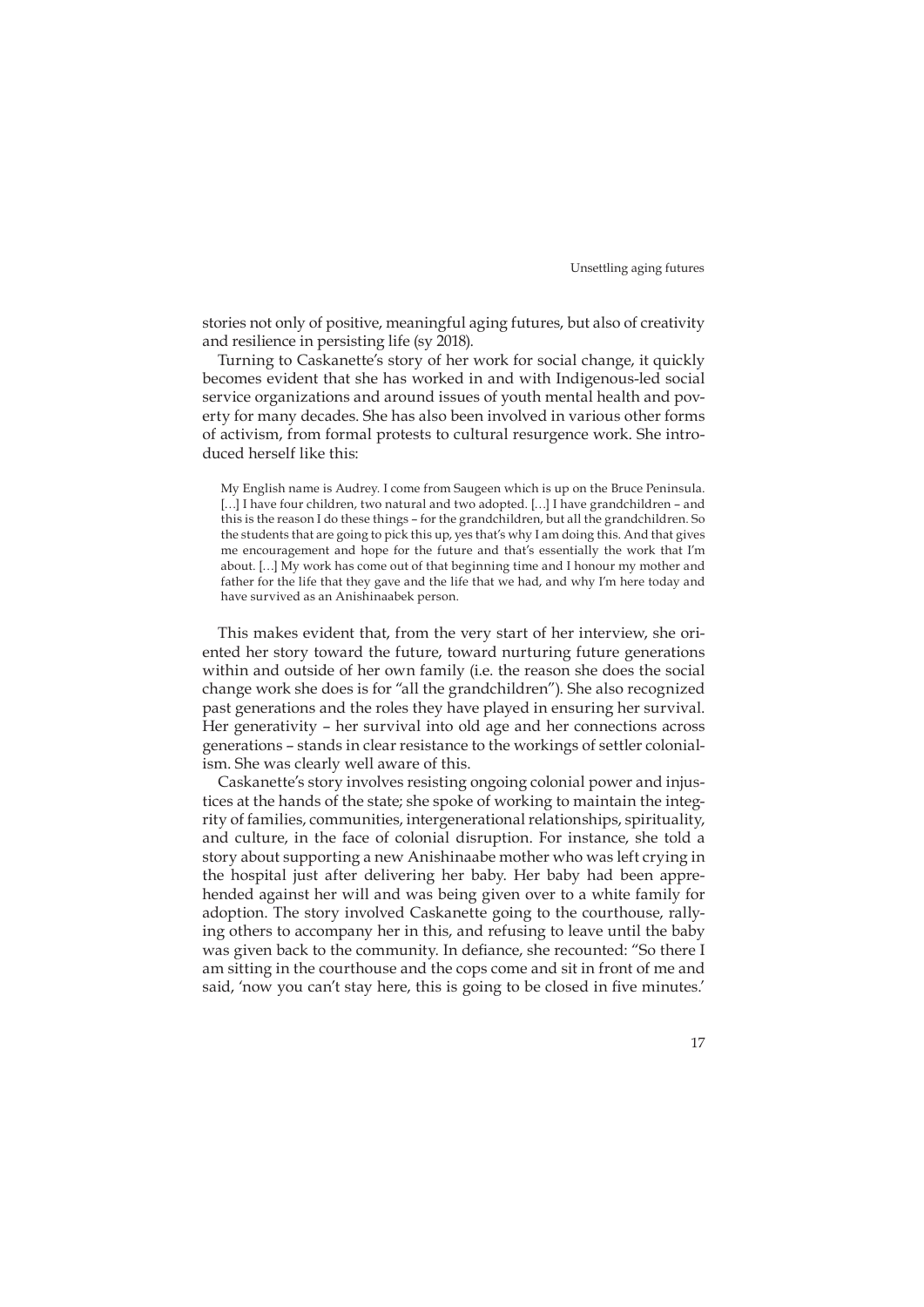And I said, 'well okay, you can close up, but I'm not going anywhere, I'm not going anywhere until that baby's brought back to our community.'"

Through her storytelling, Caskanette challenged narratives of aging that link successful aging futures with capitalist and colonial aspirations. Indeed, while her story is continuously oriented around futurity, it never revealed aspirations for her own individual aging future. Never in her narrative, for example, did she allude to later life retirement, financial security, being independent, or physical fitness – even when discussing what sustains her social change work as she is aging. She recognized that certain relationships and ways of working for change were shifting as she was growing older, acknowledging bodily changes, but she did not speak about this in a negative or limiting way, and her motivation remained grounded in supporting the well-being of future generations. Her ideas about aging futures and intergenerational connection also contested notions that older adults should be independently functioning, and instead spoke of responsibility, reciprocity, and mutuality across ages (resonating with Grande 2018). She talked about her role as a "cultural grandmother," based on her age, which is a responsibility and an opportunity to continue to support and mentor youth, but also that there is a reciprocal responsibility and opportunity for future generations to support and teach her: "The cultural grandmother role helps me to work with young people. 'Cause that's the role of the grandmother. I'm connected to that young person over there because I have something to give you, and also because you have something to give me."

Finally, her ideas about generativity have a spiritual dimension, shifting beyond a Western/Christian-centric temporal framework of one lifetime and beyond relationships as limited to the living or material realm (TallBear 2016). Caskanette instead emphasized the obligations and opportunities that come from connecting to her spirit, which she understands as the basis of her generativity: it is what connects her to her future as well as her past. Connecting to spirit and assisting others to do so is also at the core of her activist work in her later life, as is evident in this passage:

The roots are so important because back there, standing behind me, are all the people from the beginning of time. […] They're still there, the essence of them are still here, encouraging us to be as full and alive as we can. […] My activism now, if you want to

<sup>18</sup>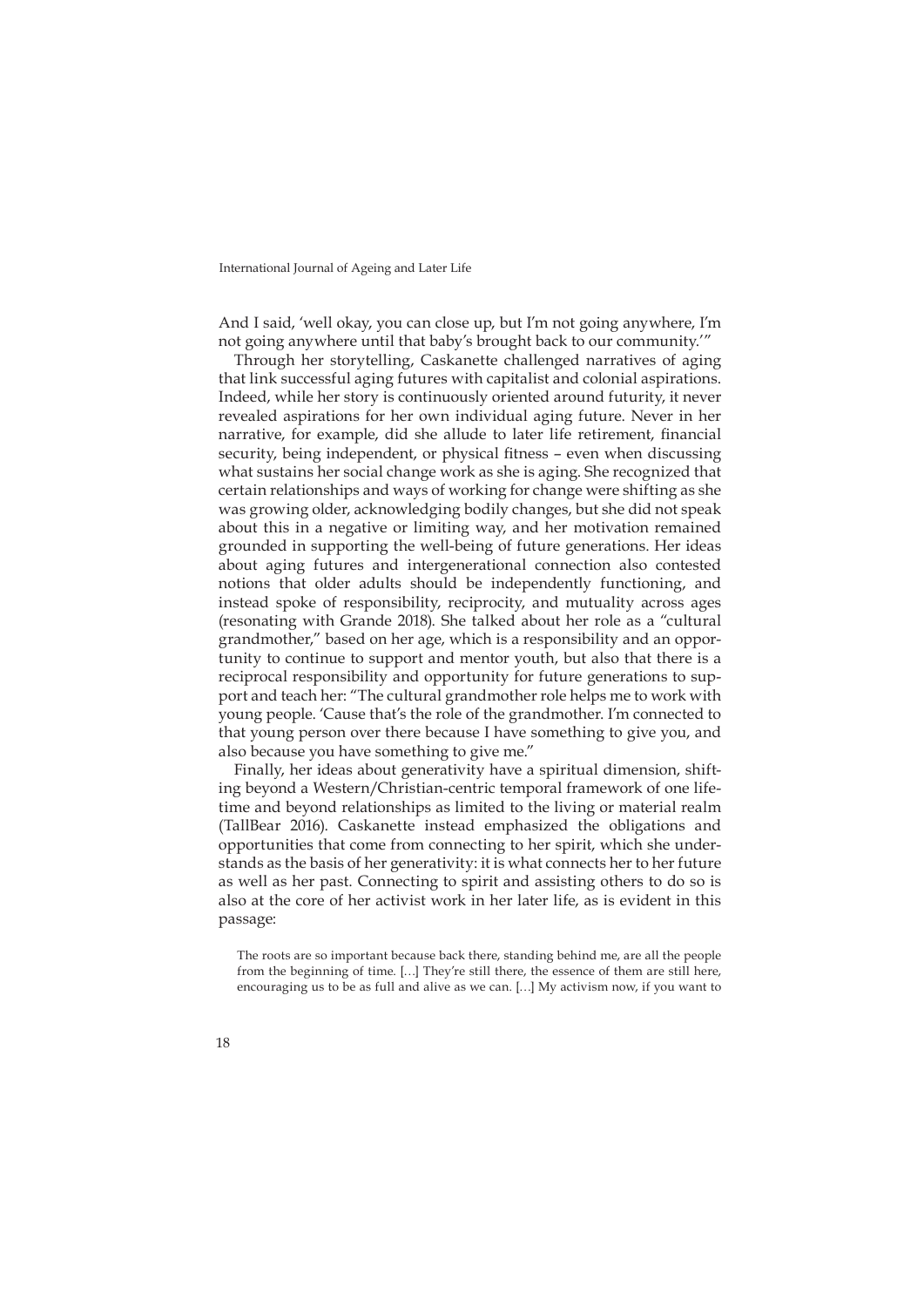call it that, is to preserve the spiritual connection that everybody needs, not just Anishinaabek people. […] I am about helping people to understand, if they come and ask, how is it that I connect to my spirit. My spirit is the thing that is going to live on after I go.

These ideas about generativity as linking to future life within but also beyond familial relationships, extending the temporal nature of generativity outside of one lifetime, and opening up generative possibilities beyond the material and into the spiritual realm reverberate through the literature discussed earlier. These themes also resonate strongly with Beeds' story.

Like Caskanette, Beeds reflected on what drew her into activism in a way that was clearly future-oriented; about working for the well-being of future generations, and about a sense of generativity that is much broader than that of mainstream gerontology (Sandberg & Marshall 2017). She too spoke eloquently about Indigenous persistence and futurity in the face of violence against Indigenous women – this was a clear impetus for her activism. Beeds' own survival, persistence, nurturing of new life, connections across generations, and work for Indigenous futurities were all also part of her story. It is worth reiterating that hers too is a powerful counter-narrative to "no future" discourses, as is clear in the following reflection on what drew her into activism:

My work in academia would be my first area of activism, and that was looking at the cases of missing and murdered Indigenous women. A good friend of mine […] went missing in 2004 and that was a catalyst for me to begin to realize – I mean I always knew, that there was this violence directed at us. I was cautioned as a young girl growing up in Saskatchewan that there would be people who would target me because of my brownness. But the catalyst for me was when this beautiful young woman who was intending to be a teacher, who was a mother, a wife, a daughter, friend, a sister… when she went missing, that moved me. I wanted to know why. […] I wanted to understand how it is that Indigenous women were going missing at such an alarming rate. […] I want to understand and create a safer space for future Indigenous girls, for Indigenous girls that exist now, for Indigenous women, for my people.

Her story continued with this theme of futurity, but, like Caskanette, she never delved into a discussion of her own aging future – at least not in her embodied form. She also did not depict a narrative of heterohappiness per se, or about individual financial security, retirement, or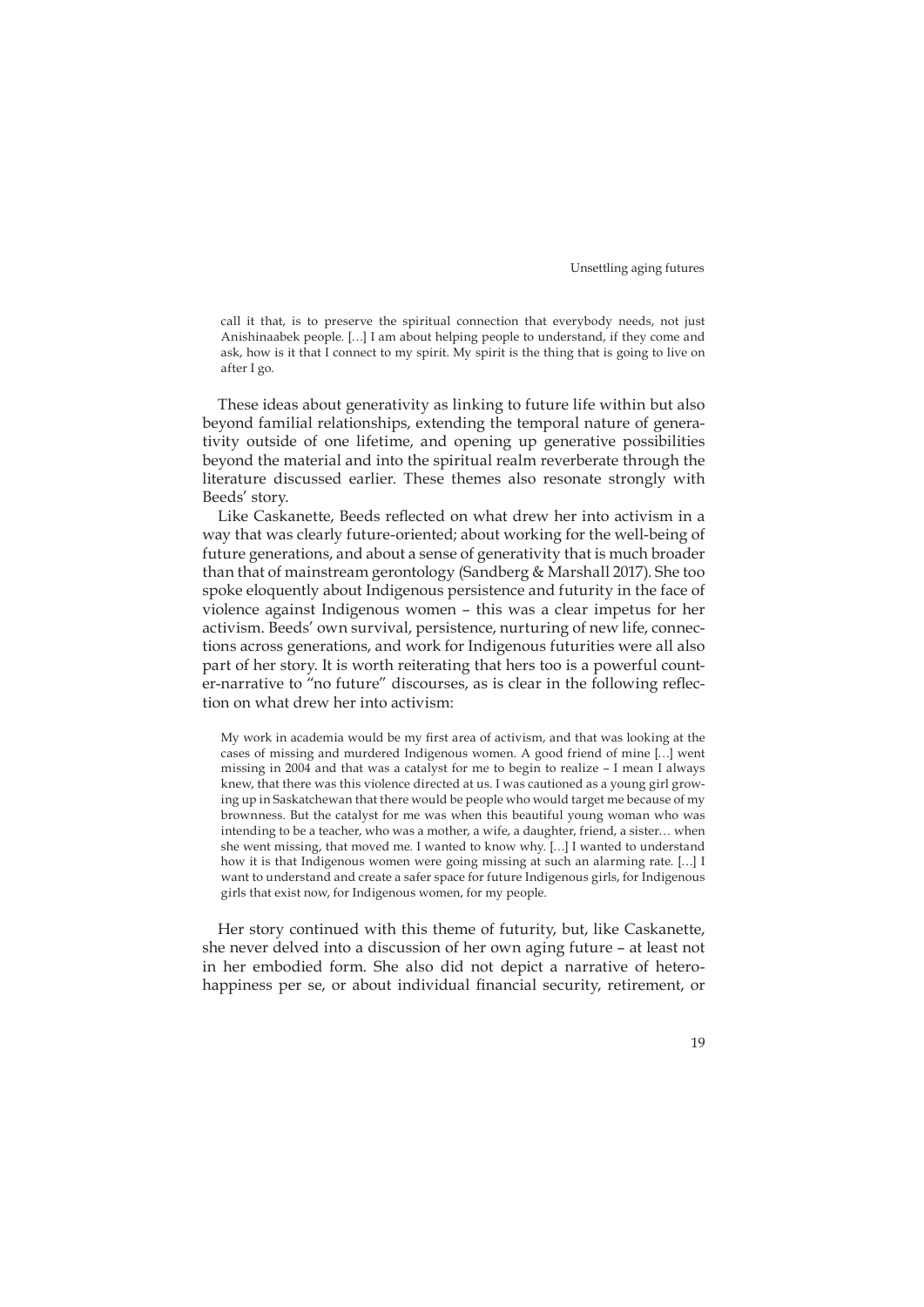able-bodied/able-minded independence (Grande 2018). But she did center her story around generativity – connecting to and working for future life. This generativity includes connection to her own offspring but, and perhaps more strikingly, it extends to deeply held links to her future relations, within and outside of family lines, and to entities both human and nonhuman (Tallbear 2016). This is most clearly expressed in her discussion of her work for the water and her ceremonial practice as social change work:

That work [on colonial violence] led me into ceremony because I needed something [… because] it was very heavy, heavy work. […] I began to look at one particular obligation and responsibility and that's work for the water. […] I began to understand how water is a living entity and how she can help us as much as we need to help her. […] And it was through the local Anishinaabekewag [Anishinaabe women], […] they introduced me to the practice of water walking, and from them I met Josephine Mandamin, who is the grandmother who walked around all of the Great Lakes, and then some. […]

So I began to walk for the water and I began to enter into relationship with *nibi*, as she's known in this territory. […] I understand that Elders tell us that we don't actually have much time, that there are things that are going to happen in the future that we can't even anticipate, and it is because of our neglect. […] There are consequences that are going to play out for generations to come. […] There is always a message of hope: if we can begin to shift out ways of being in the world, if we can remember our relatives and how we are connected to every single living entity on Earth, […] there's a window there, but it's a closing window. […]

Once we begin to realize those relationships, and we understand how reciprocal they are, then maybe we can start to shift. Maybe we'll start to see the water as living. Maybe we'll start to see the Earth as a living, breathing entity. […] I think it's really important for the next generations to understand that the Earth is not a resource. The waters are not a resource. They're part of a living, breathing connection that we're all part of […] to begin to think about how you relate to the earth, how you relate to the water, in ways that do not take away life, but sustain life, and give life.

Her words capture a conception of generativity as encompassing caring for the land and the water as living entities that will sustain future generations, ensuring that future generations have the necessary means for life. In other words, she described her responsibility and obligation to nurture the water, to ensure the water's life into the future. She views water as living and as a life-giving force for both human and nonhuman entities.

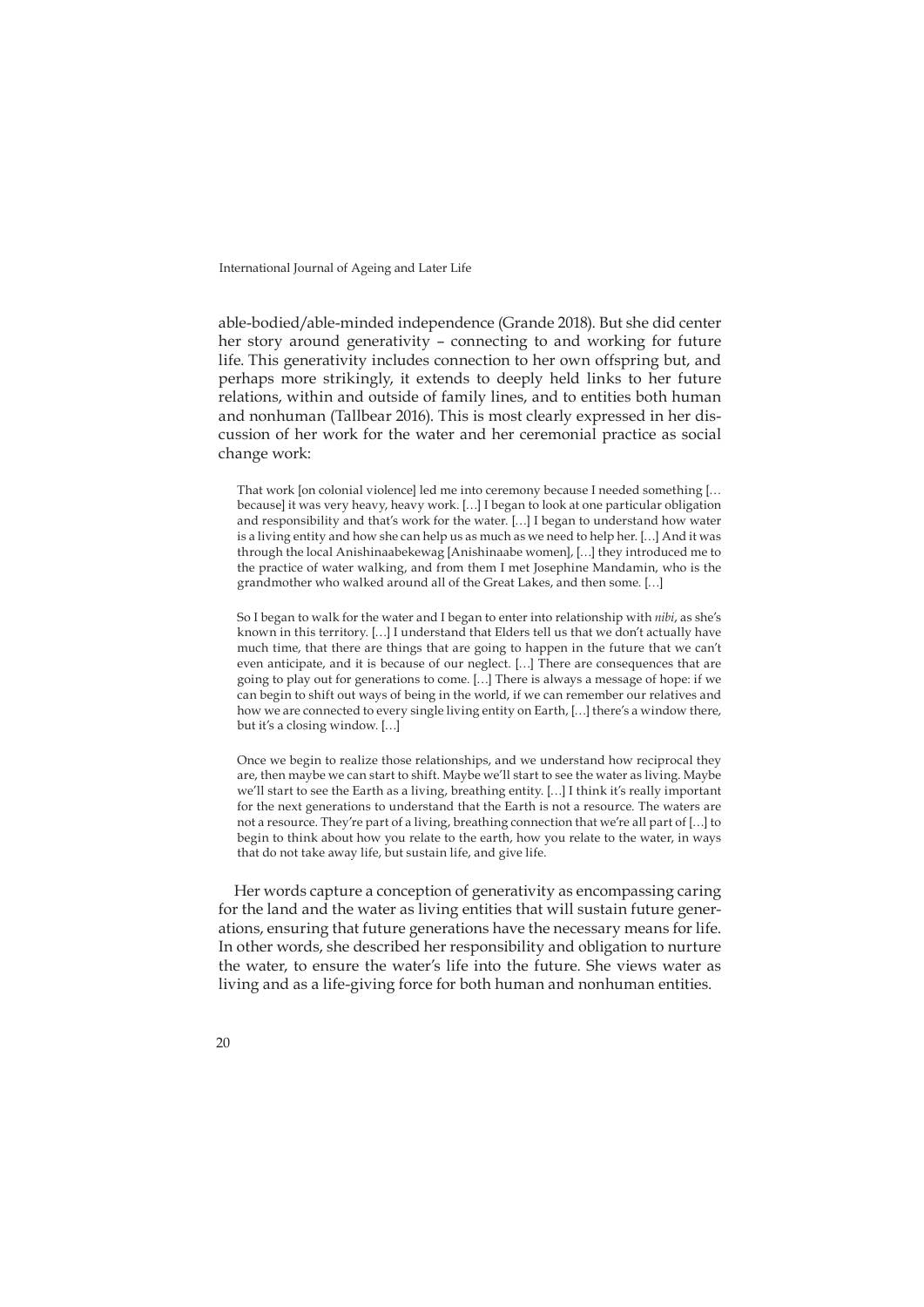In a more conventional gerontological sense, Beeds also spoke of generativity in relation to her own granddaughter. She highlighted the importance of her granddaughter and the experience of entering grandmotherhood as motivating her ongoing work for change. Like Caskanette, then, her story also offers a narrative of "reproductive success" (Sandberg & Marshall 2017). But also, like Caskanette, Beeds' story and way of speaking about her passage into grandmotherhood disrupts this hetero/ colonial version of generativity (Tallbear 2016). For Beeds, the birth of her granddaughter was a call to action to work harder for the water, in ceremony and in all of her social change efforts, because it came as a reminder that she would become an ancestor: her discussion of her generative responsibilities invoked by becoming a grandmother was most clear in her reflection of how her activism has changed as she has aged:

I think one of the driving forces for me [in my activism] was becoming a grandmother, becoming a *kokum*. […] I realized I wanted the world to be a better place for my granddaughter. I didn't want her to experience the pain, the trauma, and the violence that so many of my people have already. I wanted to know that there was going to be clean water for her, that the world was going to be a safe place for her. It was like all of these responsibilities and obligations fell into my heart. I knew that I had so much work to do. [...] It was a huge shift for me knowing that this little girl is going to be here long after I am gone. […] Josephine Mandamin always says, seven generations ago your ancestors were looking at you right now, and they were saying, "How can I make this good for them? What […] are they going to need?" And when I held that little girl in my arms, I looked into the future and I saw that I was going to be someone's ancestor. And I asked myself, what kind of ancestor do you want to be? [… I want to be] the kind of ancestor that they look back on and say, "She did everything she could. She spoke, she fought, she wrote, she walked for the water. She tried. In the face of all this violence, she kept moving." That's what I want them to say.

Her passage into grandmotherhood, in other words, made her aware of generativity encompassed within the spirit world, which bridges multiple generations of ancestors. This is clearly evident in her discussion of her relational links seven generations into the future and seven generations into the past, and the responsibilities that come from these connections.

Finally, toward the end of her interview, Beeds clarified that, in her understanding, generativity cannot be limited to reproduction or familial/kinship relationships, but is more about collectively sustaining future generations. Upon wrapping up her story, a conversation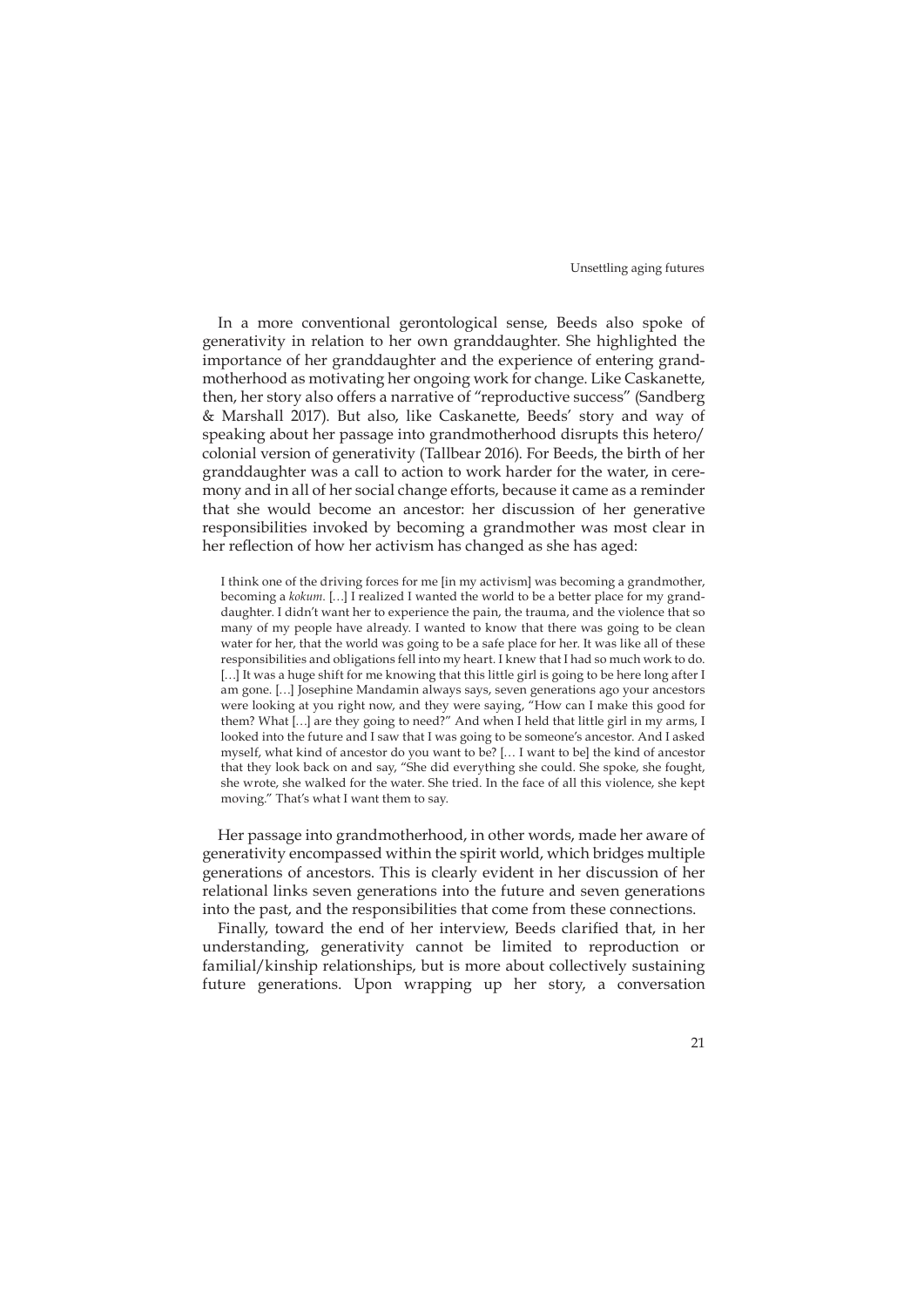continued around the idea of becoming an ancestor as motivating working for change. Beeds then turned to another storyteller in the room – an Indigenous woman, knowledge holder, and activist of a similar age who has worked relentlessly to change sex discrimination in Canada's Indian Act, and who happened to never have had children or grandchildren. Beeds continued:

That's the question – what kind of ancestor do you want to be? The realization that I am someone's ancestor is what drives me to work hard for those still to come. And we don't have to give birth to be an ancestor. We are all going to be ancestors. You never had children, but you are going to be an amazing ancestor – with all the work she is doing for the future generations of Indigenous girls and women, she is a powerful and positive ancestor-to-be.

This acknowledgement of this person's role in generativity, expressed through working for change for future generations outside of familial relationships, speaks to ideas about generative responsibilities as falling upon community or extended kinship groups, not as solely based in biological reproduction (Tallbear 2016).

Both stories and storytellers reveal positive and meaningful aging experiences, outside and beyond dominant notions of "happy aging futures" and "hetero-happiness," and outside the narrow success–failure dichotomy of successful aging discourse (Sandberg & Marshall 2017). In telling their stories of working for change over their lives, both orient themselves toward the future: working for and linking to future generations is central to what they are doing as they age. But, both storytellers' perspectives on futurity and generativity also challenge the ways in which these ideas are typically understood within gerontology, even within the critical project of queering/cripping aging futures.

#### Conclusion

This analysis has built from my own interest in, and commitment to, critically expanding dominant understandings of both aging and activisms beyond Eurocentric, white-centric, and colonial conceptions (Chazan 2018). It also reflects my ongoing personal deliberations – as an academic, activist, and parent – around my responsibilities, relationships, and

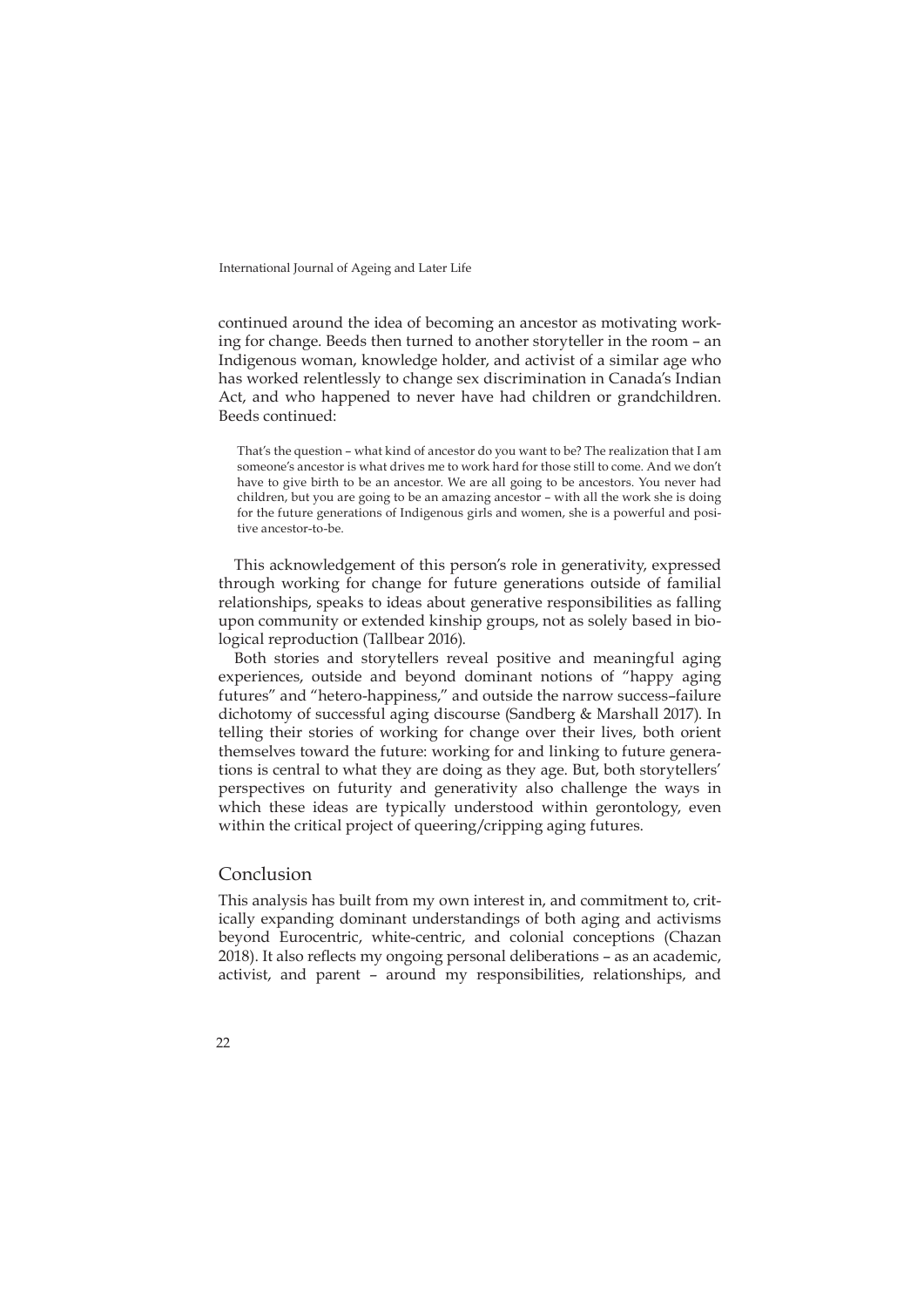subjectivities as a white settler who is deeply invested in, and always uncertain about, what Carter et al. (2017) call "reworlding" – making antioppressive futures that do not reproduce or rely on colonial/capitalist power structures. I am committed to continuously exploring the complexities of my positions and the power dynamics involved because I believe that, practiced in critical and humble ways, storytelling, research, and relationship-building can all be part of making decolonial, anticapitalist, queer, crip, and feminist futures.

I have, in this article, attempted to share some of what storytellers in my research shared with me, in this spirit of reworlding. Specifically, I have drawn on the stories of two vibrant and indomitable social changers, both identifying as Indigenous grandmothers and activists, to suggest an analysis of how their knowledges might unsettle certain core gerontological concepts and ideas: aging futures, generativity, futurity, and the lifecourse, among others. As Grande so eloquently explains, and I concur, "Indigenous perspectives on aging are crucial. Not in a liberal sense of adding culturally relevant models for the sake of pluralism, but as a rupturing – a 'decolonial option' to the dehumanizing logics of capitalism and the settler state" (2018: 173). I tread with deliberate uncertainty in this work; while I am working from a place of relationship-building and toward a practice of radical listening, I am still constrained by my necessarily fraught settler relationship to the very idea of unsettling aging futures. I have, therefore, also sought to contextualize these two stories, and indeed my analysis, within the scholarship of Indigenous thinkers more broadly, particularly those whose work has yet to come into sustained dialogue with gerontology. Even though I do so, it is important for readers to bear in mind that the two stories I have shared are two among multiple and diverse perspectives that could be offered by activists from widely varied Indigenous territories and cultures across Turtle Island (North America).

What emerges, nevertheless, are two revealing stories of survivance, of "persisting life," in the words of waaseyaa'sin christine sy (2018). Caskanette's and Beeds' stories both clearly challenge "no future" narratives; they resist the ongoing attempts of settler colonialism to eliminate and assimilate. They also contest successful aging discourse in very important ways. Theirs are stories of generativity and futurity, and even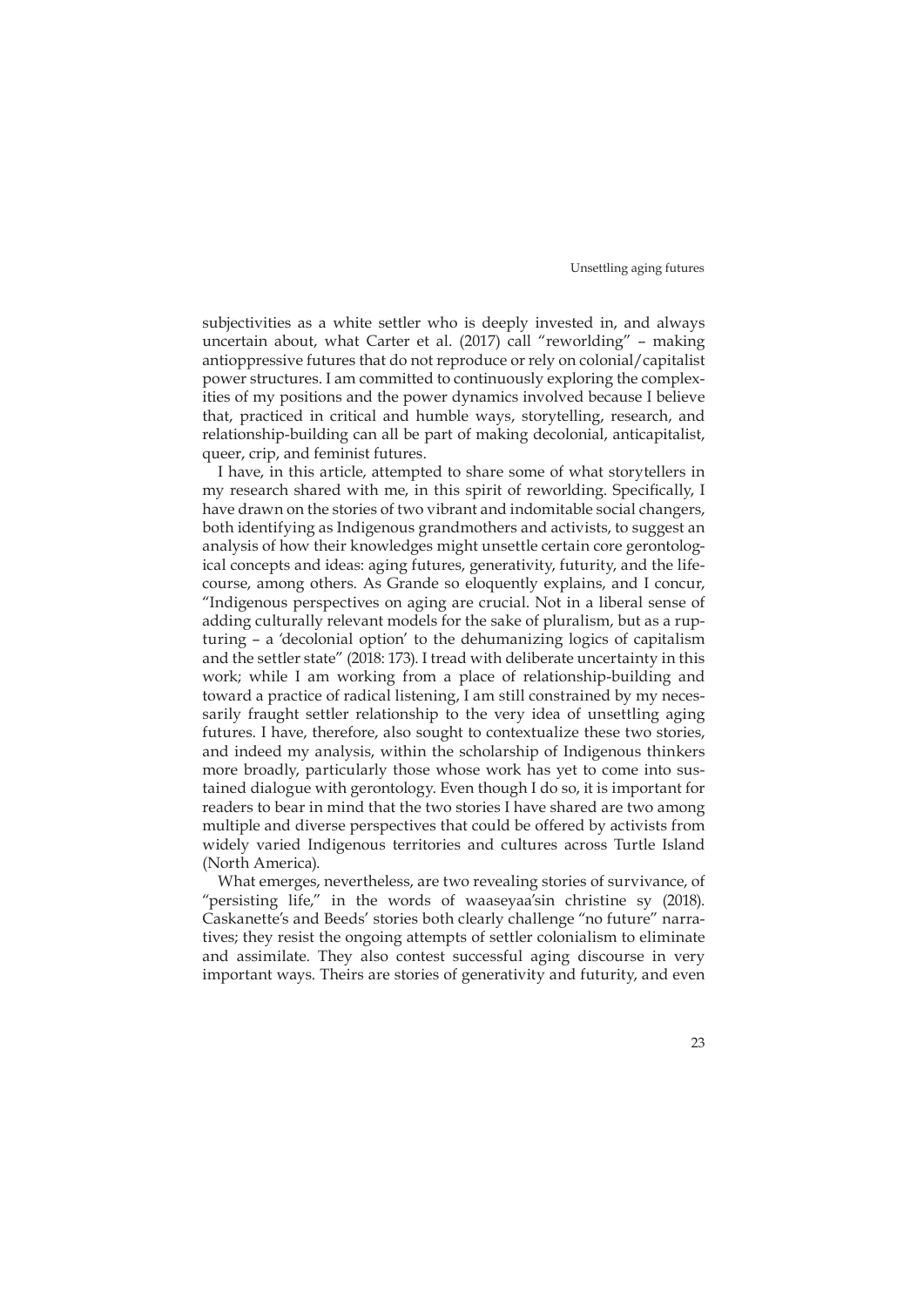of positive aging – but none of these in conventional colonial/capitalist/ ableist/heteronormative terms. These are not, for instance, about happy individualism as they age; they are not about accumulating wealth, being independent, retiring, or nurturing their own grandchildren for the purposes of building legacy; and they are not about volunteering as a leisure activity what will keep them active or healthy. Rather, these are powerful stories of continuance – of continuing the struggle and the joy of reworlding, of continuing to honor their relations and responsibilities. Both storytellers describe their work as future-oriented, but in a collective sense: sustaining lives, sustaining land and water, sustaining spirits, across generations. They acknowledge aging bodies as having different needs and elderly people as having changing responsibilities; they speak of relationships across generations in terms of these needs and responsibilities, based on reciprocity.

Conceptually, what is so striking is their radical intervention into colonial/capitalist/heteropatriarchal notions of generativity. Both Caskanette's and Beeds' stories are about connections far into the future and the past. This begs a shift in thinking about the central idea of animacy, toward an understanding of generativity as having a basis in the spirit world. From this perspective, generativity might be considered the work of nurturing ancestors seven generations past and working for futures seven generations ahead; it might also be the work of nurturing the nonhuman world into the future, or a generativity connected to land, water, and all of creation. These ideas clearly crip and queer aging futures in very significant ways – moving generativity well outside of heterokinship relationships and beyond a requirement of medically "sound" minds and bodies.

Sandberg and Marshall "call on cultural gerontology to further problematize the dividing practices that make some futures more valued than others, and instead find ways to recognize diversity as more than a catch phrase. This calls for a radical reshaping of cultural imaginaries of aging futures" (2017: 9–10). I hope, in some preliminary ways, the stories and knowledges in this article will open difficult, indeed unsettling, conversations about what these cultural imaginaries might be and, critically, to whom scholars in gerontology might look as we stumble along in our project of imagining futurities beyond oppressive colonial, capitalist, and heteropatriarchal values.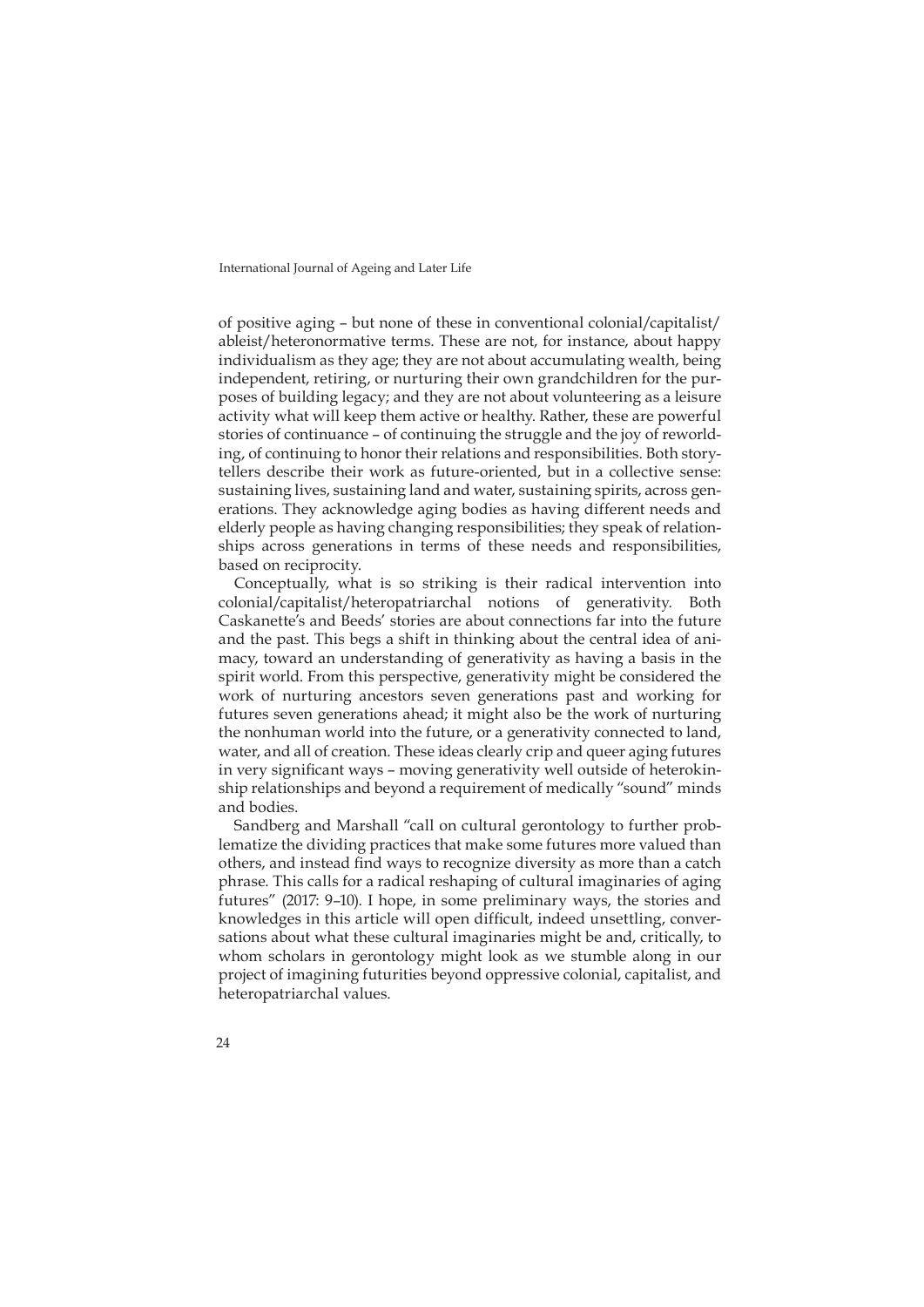### Acknowledgments

The author gratefully thanks Audrey Kewaquom-Caskanette and Tasha Beeds for sharing their knowledges with her research team and students, for their careful review of this article in its early draft form, and for their ongoing relationships. She extends thanks to all of the participants in the 2017 Stories of Resistance workshops, who collectively were part of producing the stories offered in this article, and especially to Hannah Collins, Emma Langley, and Mary Bartram-Hollingworth for taking on the roles of interviewers in the highlighted stories. Several colleagues and research assistants offered invaluable input and labor into the writing of this article: Melissa Baldwin, Jenn Cole, Barbara Marshall, Ziysah von Bieberstein, and IJAL's two anonymous reviewers. This research was funded by the Social Sciences and Humanities Research Council of Canada through the Canada Research Chairs program. It was reviewed Trent University's Research Ethics Review Board in 2017 (file 23036) and received approval in accordance with Canada's Tri-Council Guidelines for Ethical Research with Human Subjects.

# Corresponding Author

*May Chazan*, Department of Gender and Women's Studies, Trent University, Lady Eaton College N114, 1600 West Bank Drive, Peterborough, Ontario, Canada, K9L 0G2. Email: [maychazan@trentu.ca](mailto:maychazan@trentu.ca)

#### References

- Aikau, H. K. (2015). Following the Alaloa Kīpapa of our ancestors: A trans-indigenous futurity without the state (United States or otherwise). *American Quarterly* 67(3): 653–661.
- Anderson, K. (2011). *Life Stages and Native Women: Memory, Teachings, and Story Medicine.* Winnipeg, MB: University of Winnipeg Press.
- Arvin, M., Tuck, E. & Morill, A. (2013). Decolonizing feminism: Challenging connection between settler colonialism and heteropatriarchy. *Feminist Formations* 25(1): 8–34.
- Belcourt, B. & Roberts, M. (2016). Making friends for the end of the world. *GUTS Magazine,* FUTURES issue (Spring 2016). Available on [http://](http://gutsmagazine.ca/making-friends/) [gutsmagazine.ca/making-friends/](http://gutsmagazine.ca/making-friends/) (Accessed: January 9, 2019).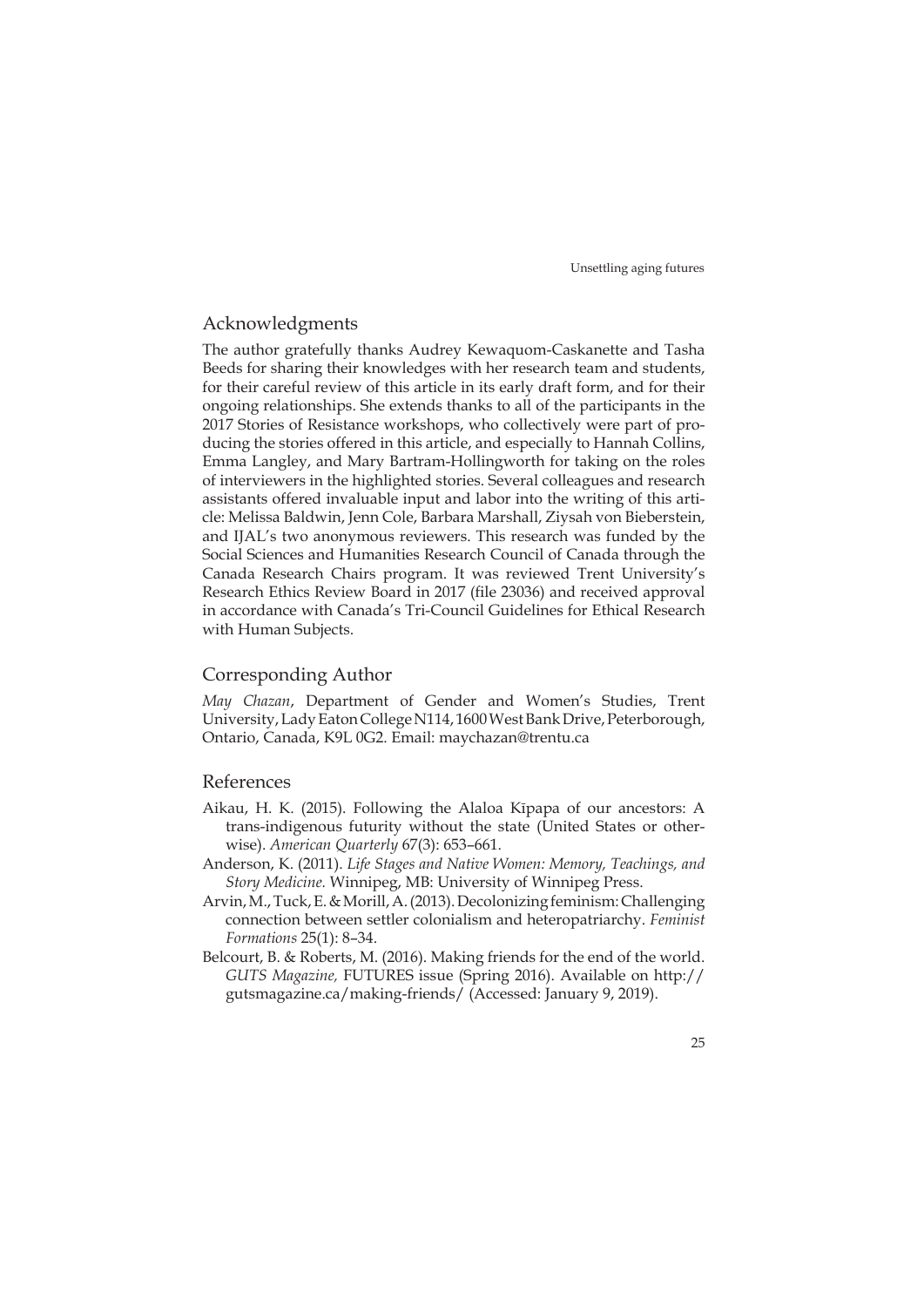- Boissoneau, D. (2016). Seed songs: Growing the sacred feminine, a poetic manifesto. *GUTS Magazine,* FUTURES issue (Spring 2016). Available on <http://gutsmagazine.ca/seed-songs/> (Accessed: January 9, 2019).
- Braun, K. L., Browne, C. V., Ka'opua, L. S., Kim, B. J. & Mokuau, N. (2014). Research on indigenous elders: From positivistic to decolonizing methodologies. *The Gerontologist* 54(1): 117–126.
- Carter, J., Recollet, K. & Robinson, D. (2017). Interventions into the maw of old world hunger: Frog monsters, kinstellatory maps, and radical relationalities in a project of reworlding. In H. David-Fisch (ed.), *Canadian Performance Histories and Historiographies* (pp. 205–231). Toronto, ON: Playwrights Canada Press.
- Chazan, M. (2018). Introduction: Amplifying activisms. In M. Chazan, M. Baldwin & P. Evans (eds.), *Unsettling Activisms: Critical Interventions on Aging, Gender, and Social Change* (pp. 1–20). Toronto, ON: Women's Press.
- Cole, J. (2018). Following Nan to the Kiji Sibi. In M. Chazan, M. Baldwin & P. Evans (eds.), *Unsettling Activisms: Critical Interventions on Aging, Gender, and Social Change* (pp. 229–232). Toronto, ON: Women's Press.
- Cunsolo Willox, A., Harper, S. L., Edge, V. L., My Word: Storytelling and Digital media Lab, & Rigolet Inuit Community Government. (2012). Storytelling in a digital age: Digital storytelling as an emerging narrative method for preserving and promoting indigenous oral wisdom. *Qualitative Research* 13: 127–147.
- Edelman, L. (2004). *No Future: Queer Theory and the Death Drive*. Durham, NC: Duke University Press.
- Erikson, E. H. (1963). *Childhood and Society* (2nd ed.). New York: Norton.
- Fabbre, V. D. (2014). Gender transitions in later life: The significance of time in queer aging. *Journal of Gerontological Social Work* 57: 161–175.
- Gidigaa Migizi (Williams, D.). (edited by Simpson, L. B.). (2018). *Michi Saagiig Nishnaabeg: This Is Our Territory.* Winnipeg, MB: ARP Books.
- Grande, S. (2018). Aging, precarity, and the struggle for Indigenous elsewheres. *International Journal of Qualitative Studies in Education* 31(3): 168–176. <https://doi.org/10.1080/09518398.2017.1401145>
- Halberstam, J. (2005). *In a Queer Time and Place: Transgender Bodies, Subcultural Lives.* New York, NY: New York University Press.
- Hostetler, A. J. (2009). Generativity and time in gay men's life stories. In P. L. Hammack & B. Cohler (eds.), *The Story of Sexual Identity: Narrative*
- 26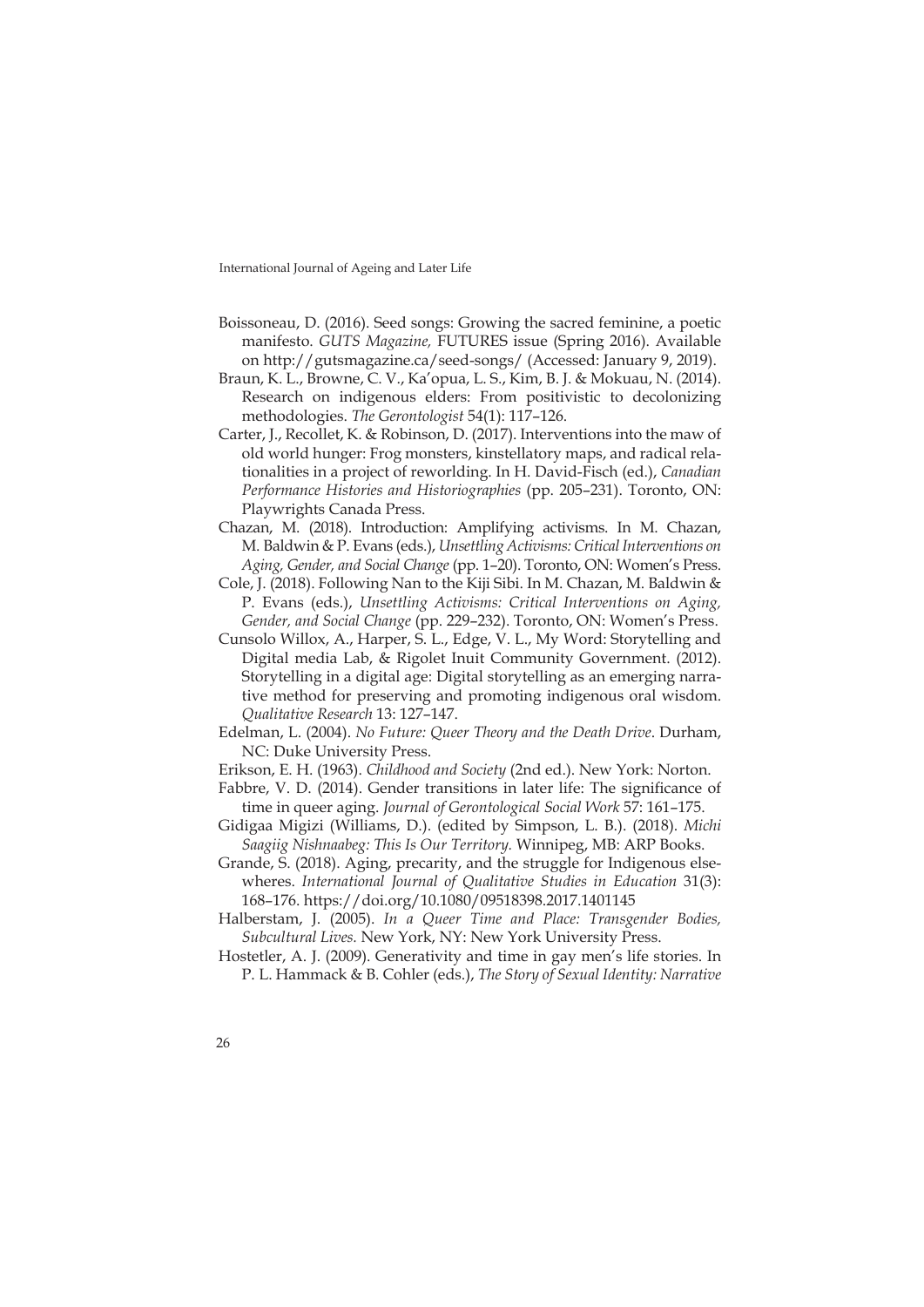*Perspectives on the Gay and Lesbian Life Course* (pp. 397–424). Oxford, UK: Oxford University Press.

- Hulko, W., Camille, E., Antifeau, E., Arnouse, M., Bachynski, N. & Taylor, D. (2010). Views of first nation elders on memory loss and memory care in later life. *Journal of Cross-Cultural Gerontology* 25(4): 317–342.
- Jones, R. L. (2011). Imagining bisexual futures: Positive, non-normative later life. *Journal of Bisexuality* 11: 245–270.
- Kafer, A. (2013). *Feminist, Queer, Crip*. Bloomington, IN: Indiana University Press.
- Lawrence, B. (2003). Approaching the fourth mountain: Native women and the ageing process. In K. Anderson & B. Lawrence (eds.), *Strong Women Stories: Native Vision and Community Survival* (pp. 121–134). Toronto, ON: Sumach Press.
- Lewis, J. P. (2010). Successful aging through the eyes of Alaska natives: Exploring generational differences among Alaska natives. *Journal of Cross-Cultural Gerontology* 25(4): 385–396.
- Lewis, J. P. & Allen, J. (2017). Alaska native elders in recovery: Linkages between indigenous cultural generativity and sobriety to promote successful aging. *Journal of Cross-Cultural Gerontology* 32: 209–222.
- Loe, M. (2013). The digital life history project: Intergenerational collaborative research. *Gerontology & Geriatrics Education* 34: 26–42.
- Mackey, E. (2016). *Unsettled Expectations: Uncertainty, Land, and Settler Decolonization.* Black Point, NB: Fernwood Publishers.
- Morrow-Howell, N., Hong, S. & Tang, F. (2009). Who benefits from volunteering? Variations in perceived benefits. *The Gerontologist* 49(1): 91–102.
- Nixon, L. (2016). Visual culture of indigenous futurisms: sâkihitomaskihkiy acâhkosiwikamikohk. *GUTS Magazine,* FUTURES issue (Spring 2016). Available on <http://gutsmagazine.ca/visual-cultures/> (Accessed: January 9, 2019).
- Peek, M. (2014). Kinship cross-talk: Love and belonging in contemporary comparative literatures. Unpublished PhD Dissertation, McMaster University. Available on [https://macsphere.mcmaster.ca/bitstream/](https://macsphere.mcmaster.ca/bitstream/11375/15411/1/Peek-Dissertation.pdf) [11375/15411/1/Peek-Dissertation.pdf](https://macsphere.mcmaster.ca/bitstream/11375/15411/1/Peek-Dissertation.pdf) (Accessed: December 17, 2018).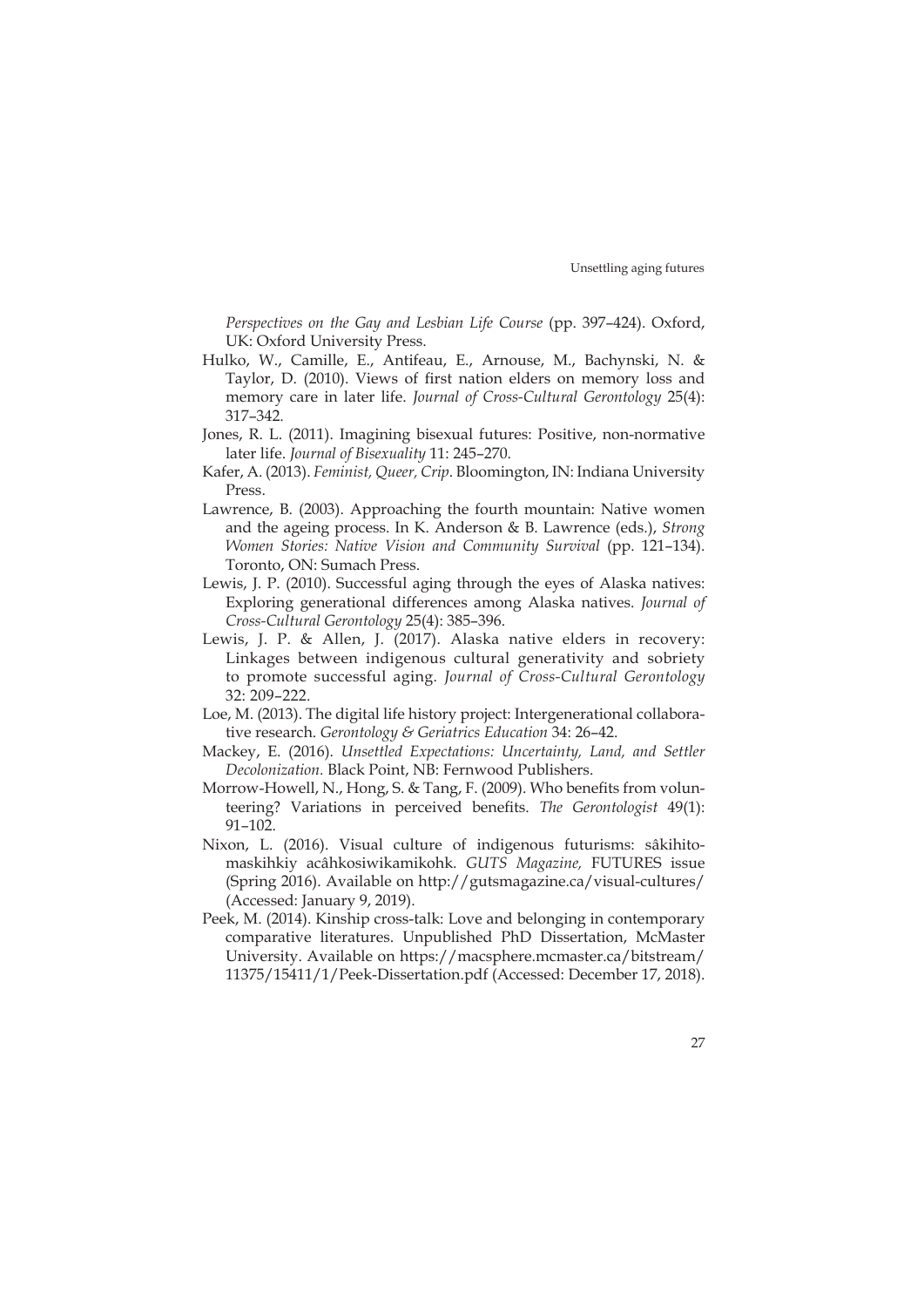- Pierce, J. M. (2016). Feeling, Disrupting. *Biography* 39(3): 434–437.
- Ranzijn, R. (2010). Active ageing Another way to oppress marginalized and disadvantaged elders?: Aboriginal elders as a case study. *Journal of Health Psychology* 15(5): 716–723.
- Riach, K., Rumens, N., Tyler, M. (2014). Un/doing chromonormativity: Negotiating ageing, gender and sexuality in organizational life. *Organizational Studies* 35(11): 1677–1698.
- Rice, C., Chandler, E., Harrison, E., Liddiard, K. & Ferrari, M. (2015). Project Re•Vision: Disability at the edges of representation. *Disability & Society* 30: 513–527.
- Rice, C., Chandler, E., Rinaldi, J., Changfoot, N., Liddiard, K., Mykitiuk, R. & Mündel, I. (2017). Imagining disability futurities. *Hypatia* 32(2): 1–17.
- Sandberg, L. & Marshall, B. M. (2017). Queering aging futures. *Societies* 7(3): 1–11. doi:10.3390/soc7030021
- Shepherd, L. (2016). Forgiving the future. *GUTS Magazine*, FUTURES issue (Spring 2016). Available on [http://gutsmagazine.ca/forgiving](http://gutsmagazine.ca/forgiving-the-future/)[the-future/](http://gutsmagazine.ca/forgiving-the-future/) (Accessed: January 9, 2019).
- Simpson, L. B. (2017). *As We Have Always Done: Indigenous Freedom through Radical Resistance*. Minneapolis, MN: University of Minnesota Press.
- Sium, A. & Ritskes, E. (2013). Speaking truth to power: Indigenous storytelling as an act of living resistance. *Decolonization: Indigeneity, Education, & Society* 2: i–x.
- sy, w. c. (2016). At the boiling place: Reading sap for future Anishinaabeg sugar bush (re)matriation. *GUTS Magazine,* FUTURES issue (Spring 2016). Available on<http://gutsmagazine.ca/boiling-place/>(Accessed: December 1, 2018).
- sy, w. c. (2018). Introduction to part II: Persisting. In M. Chazan, M. Baldwin & P. Evans (eds.), *Unsettling Activisms: Critical Interventions on Aging, Gender, and Social Change* (pp. 74–79). Toronto, ON: Women's Press.
- Tallbear, K. (2016). Making love and relations beyond settler sexualities. Public lecture. *Social Justice Institute Noted Scholars Lecture Series*, University of British Colombia. Available on [www.youtube.com/](http://www.youtube.com/watch?v=zfdo2ujRUv8&t=2869s) [watch?v=zfdo2ujRUv8&t=2869s](http://www.youtube.com/watch?v=zfdo2ujRUv8&t=2869s) (Accessed: December 1, 2018).
- Taylor, A. & Dokis, M. Dirs. (2015). *OSHKIGMONG: A Place Where I Belong*  [DVD]. Curve Lake: Curve Lake First Nation.
- 28